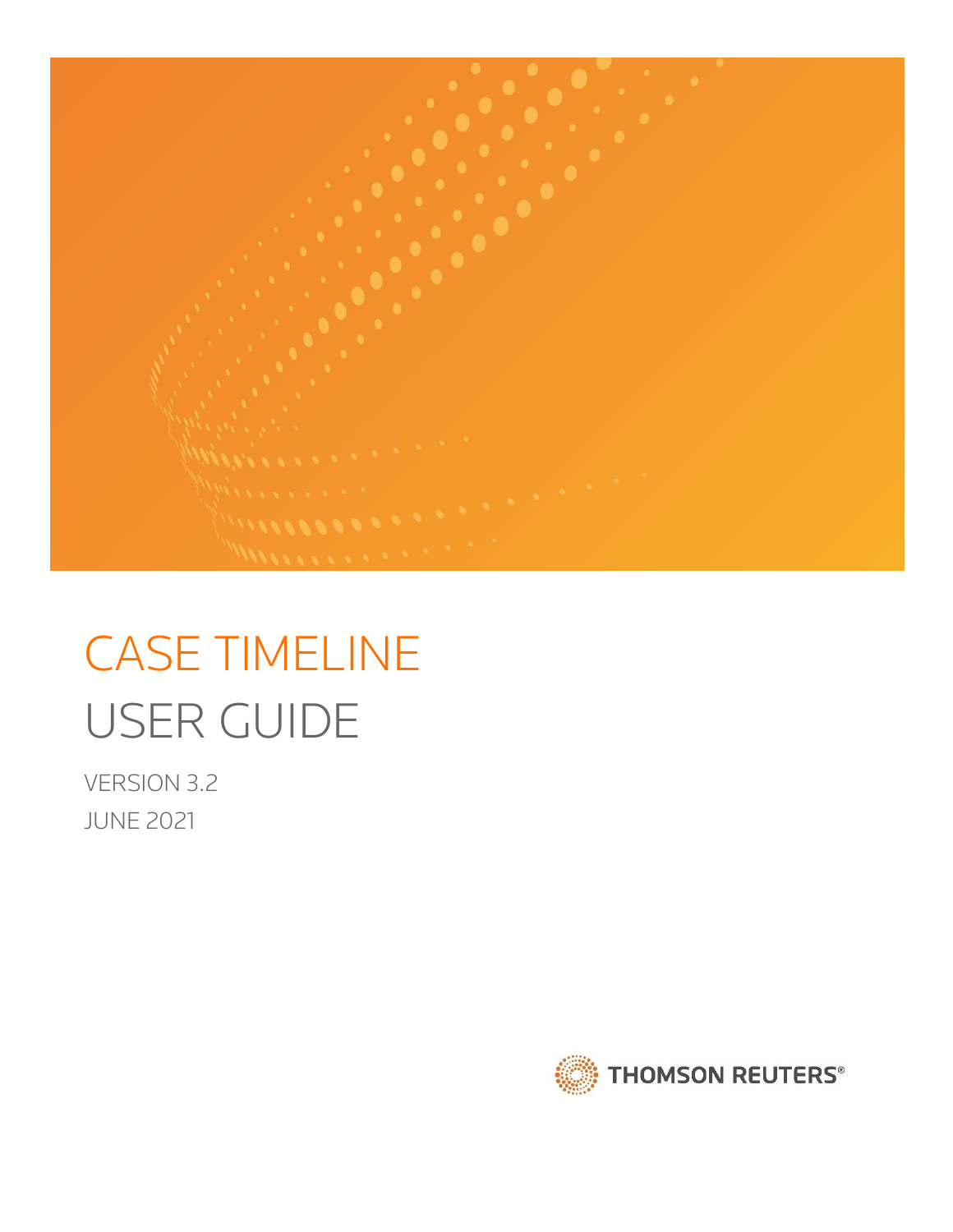# Customer Service

# Technical Assistance

If you have general, research, or technical questions about Thomson Reuters Case Timeline, call Customer Technical Support at 1-800-290-9378. You can also visit our contact page a[t legalsolutions.thomsonreuters.com/law-products/customer](http://legalsolutions.thomsonreuters.com/law-products/customer-service/contact-us)[service/contact-us.](http://legalsolutions.thomsonreuters.com/law-products/customer-service/contact-us)

If you're researching an area of law you are unfamiliar with, it's not without its speed bumps. That's why we offer our customers free, unlimited, 24/7 access to Reference Attorneys, the industry's premier team of legal research assistance professionals. For research help, call the Reference Attorneys at 1-800-REF-ATTY (1-800-733-2889).

### Billing and Account Assistance

For billing and account assistance, call Customer Service at 1-800-328-4880 or email [customerservice@thomsonreuters.com.](mailto:customerservice@thomsonreuters.com) Billing and account assistance is also available online at [legalsolutions.thomsonreuters.com/customer-service.](http://legalsolutions.thomsonreuters.com/law-products/customer-service)

### Reference Materials

For free reference materials, visit [legalsolutions.thomsonreuters.com/guides.](http://legalsolutions.thomsonreuters.com/law-products/product-support/user-guides) Our products also contain comprehensive, searchable instruction available via the Help menu in the application.

#### Disclaimer

Thomson Reuters disclaims any and all liability arising from the use of this document and does not guarantee that any information contained herein is accurate or complete. This document contains information proprietary to Thomson Reuters and may not be reproduced, transmitted, or distributed in whole or part, in any form or by any means, without the express written permission of Thomson Reuters.

The example companies, organizations, products, domain names, email addresses, logos, people, places, and events depicted herein are fictitious. No association with any real company, organization, product, domain name, email address, logo, person, place, or event is intended or should be inferred.

Information in this guide is current through June 2021 (version 3.2). L-393076 Westlaw, Case Notebook, Case Logistix, RealLegal, E-Transcript, E-Transcript Bundle Viewer, KeyCite, LiveNote, LiveNote Stream, RealLegal iBinder, RealLegal MediaSync, E-Transcript Manager, E-Transcript Reporter Edition are either registered trademarks or trademarks of Thomson Reuters in the United States and/or other countries. Other product and company names mentioned herein may be the trademarks of their respective owners.

© 2021 Thomson Reuters. All rights reserved. 610 Opperman Drive Eagan, MN 55123-1396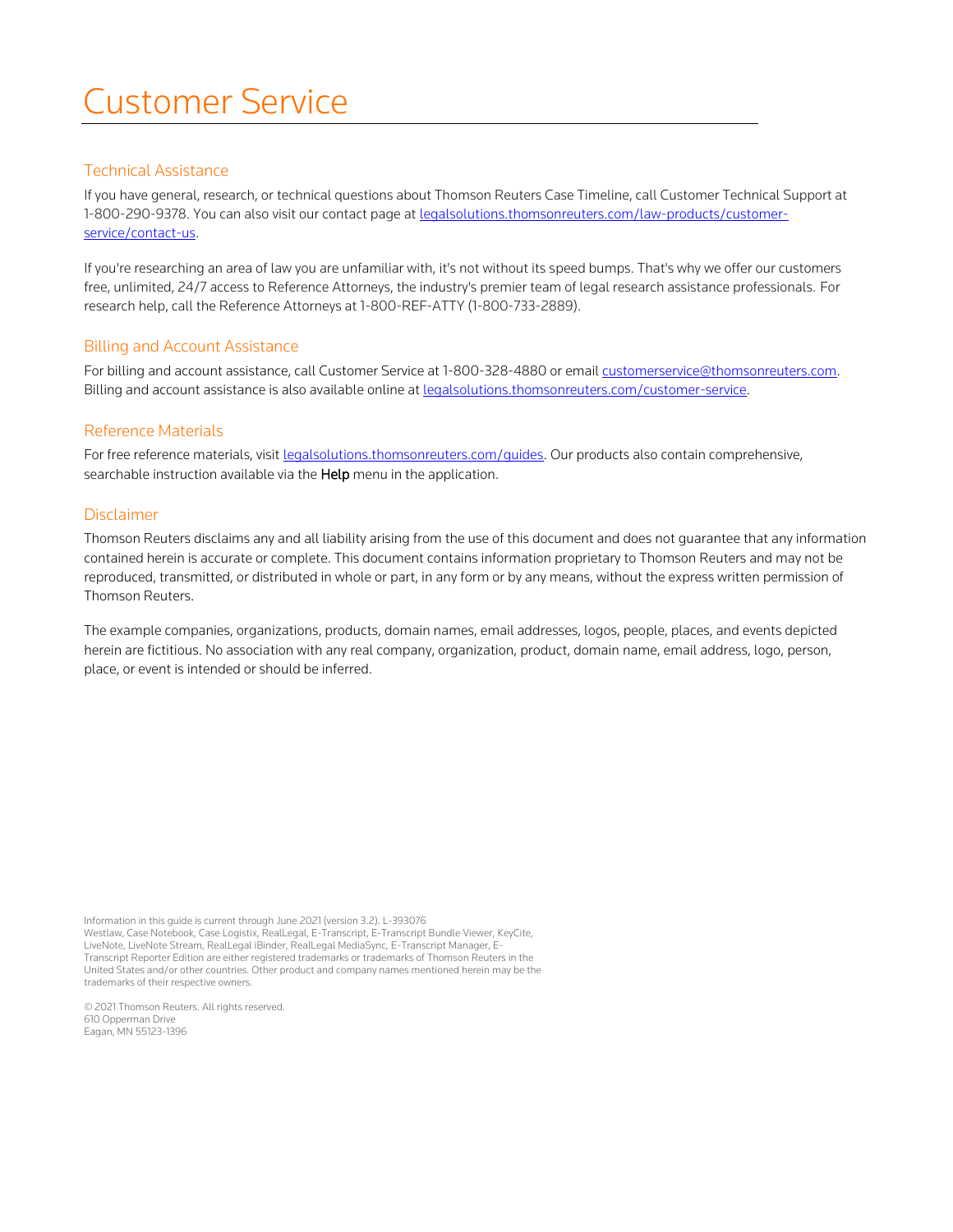# Contents

| 1 |      |
|---|------|
|   |      |
| 2 |      |
|   |      |
|   |      |
|   |      |
|   |      |
| 3 |      |
|   |      |
|   |      |
|   |      |
|   |      |
|   |      |
|   |      |
|   |      |
|   |      |
|   |      |
|   |      |
|   |      |
|   |      |
|   |      |
|   |      |
|   |      |
|   |      |
|   |      |
|   |      |
|   |      |
|   |      |
|   |      |
|   |      |
|   |      |
|   |      |
|   |      |
|   |      |
| 5 |      |
|   |      |
|   | . 11 |
|   |      |
|   |      |
|   |      |
|   |      |
|   |      |
|   |      |
|   |      |
|   |      |
|   |      |
|   |      |
|   |      |
|   |      |
|   |      |
|   |      |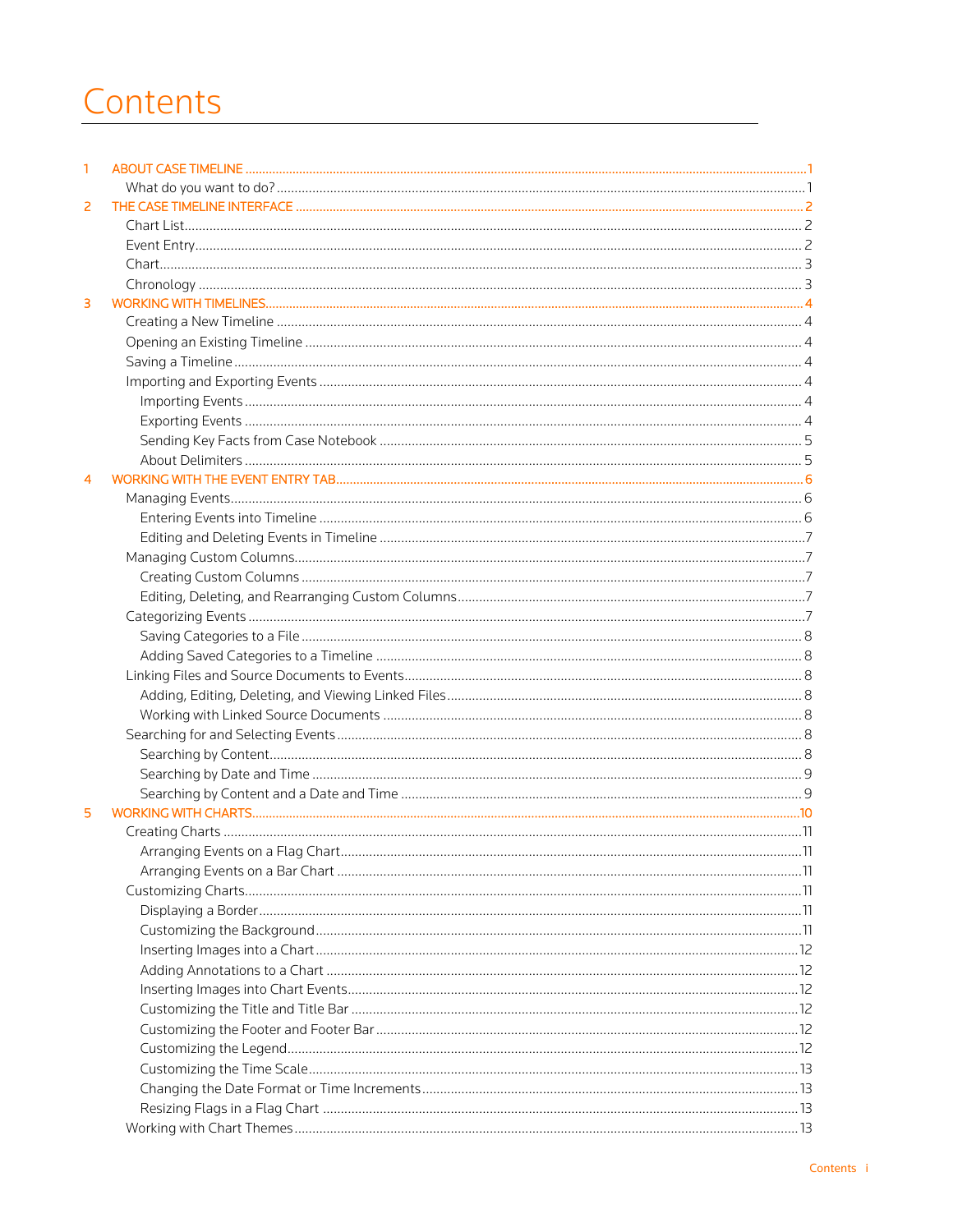| 6 |  |
|---|--|
|   |  |
| 7 |  |
|   |  |
|   |  |
|   |  |
| 8 |  |
|   |  |
|   |  |
| 9 |  |
|   |  |
|   |  |
|   |  |
|   |  |
|   |  |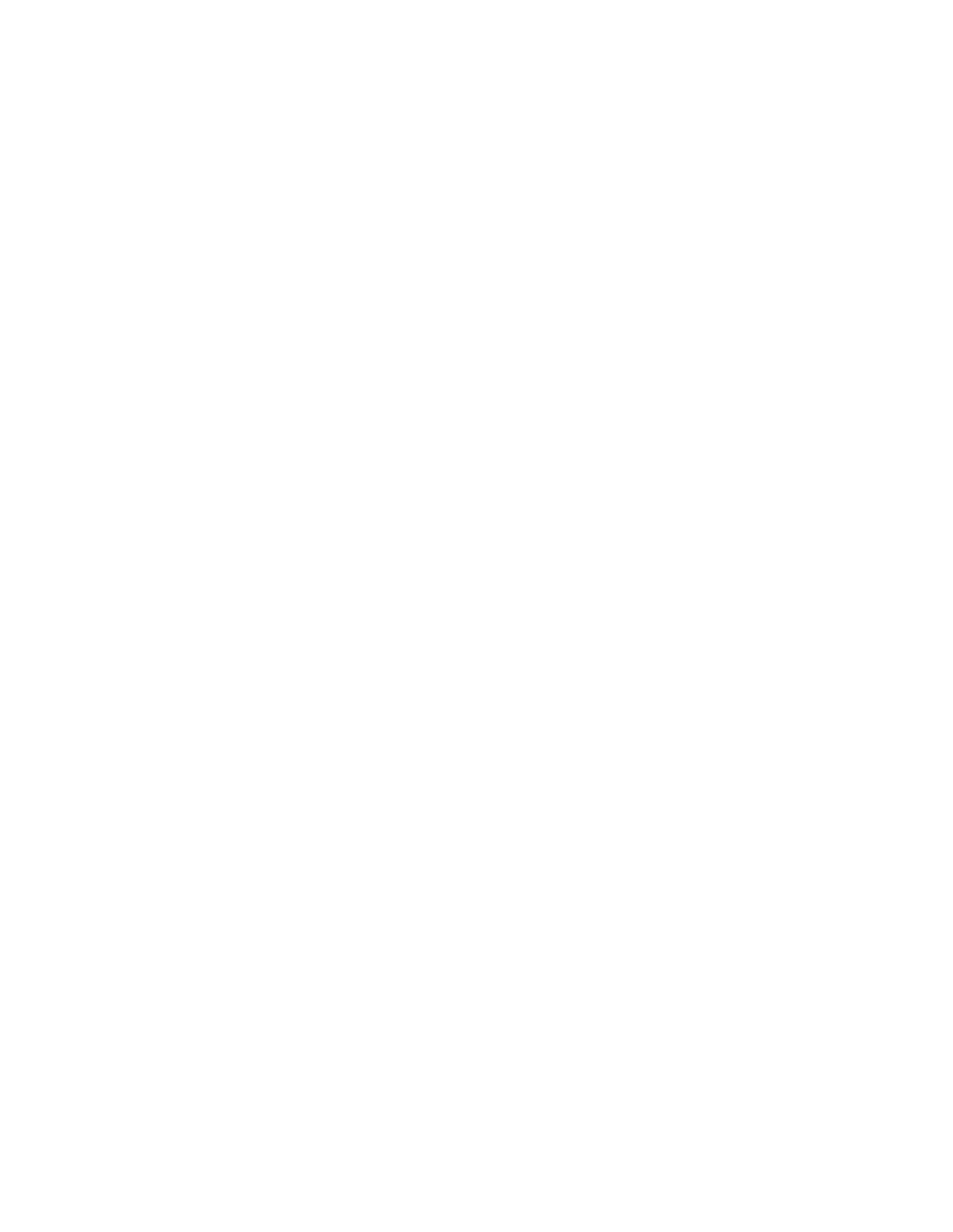# <span id="page-5-0"></span>**About Case Timeline**

Case Timeline provides tools for creating timeline charts for a wide variety of chronological data.

### <span id="page-5-1"></span>What do you want to do?

- Create, open, or save timelines (see "Working with Timelines" on page [4](#page-8-0) for more information).
- View graphical displays of your data, view a chronology of events, and view a list of events (see "The Case Timeline Interface" on page [2](#page-6-0) for more information).
- Import CSV, TXT, TAB, or ASC file types to create events or export timeline data in CSV, TAB, or TXT format (see "Importing and Exporting Events" on pag[e 4](#page-8-4) for more information).
- Add, modify, or delete events or categories (see "Working with the Event Entry Tab" on pag[e 6](#page-10-0) for more information).
- Link documents, images, audio files, emails, videos, and websites to an event (see "Linking Files and Source Documents to Events" on page [8](#page-12-2) for more information).
- Search for and select subsets of events based on their date and/or content (see "Searching for and Selecting Events" on pag[e 8](#page-12-5) for more information).
- Create a bar chart or flag chart to display the data in your timeline file in a graphical format (see "Working with Charts" on pag[e 10](#page-14-0) for more information).
- Customize the look and feel of your chart (see "Customizing Charts" on page [11](#page-15-3) for more information).
- View and customize a formatted text report of the events in the timeline (see "Customizing the Chronology Report" on pag[e 15](#page-19-0) for more information).
- Print timelines or use the Print Preview feature to customize your charts before printing (see "Printing Timelines" on page [17](#page-21-0) for more information).
- Share your timelines with other users by saving them to PDF, HTML, or graphic format; emailing them; copying them; or packaging them (see "Sharing Timelines" on page [18](#page-22-0) for more information).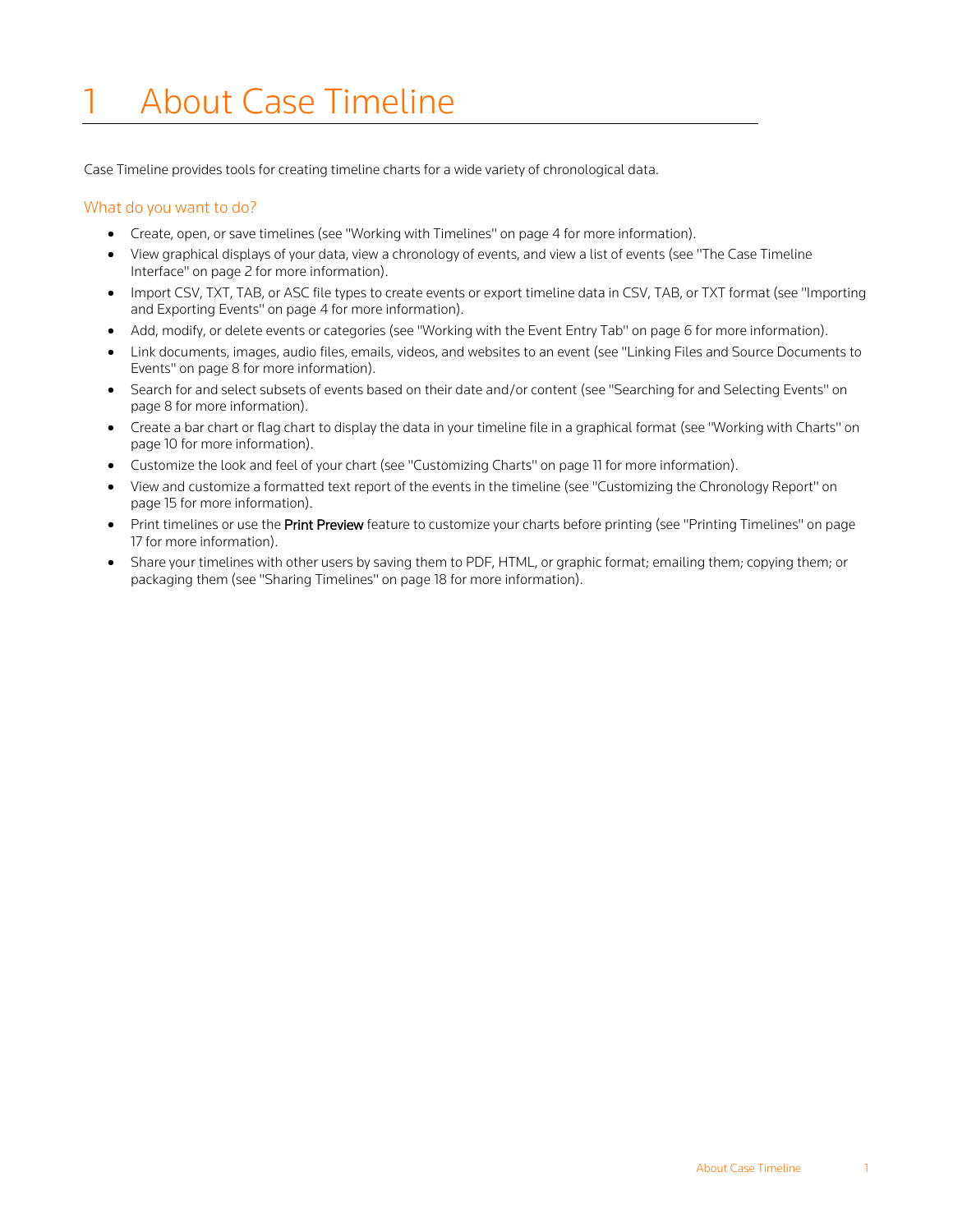# <span id="page-6-0"></span>The Case Timeline Interface

When you initialize Case Timeline, a startup screen displays that allows you to create a new timeline, open an existing timeline, or view a sample timeline. You can disable this screen by clearing the check box for Show this every time at the bottom of the screen. You can select to display the startup screen by clicking the Tools menu, selecting Options, and checking Display startup screen on the General tab.

Once you open a timeline, the Case Timeline interface allows you to open and work with timeline data. The Chart List displays on the left and tabs displaying timeline events display on the right. You can also use the buttons at the bottom of the window to switch between Event Entry, Chart, and Chronology tab views. Click the Tools menu and select Options to set display options, file locations, and spell check preferences.

|                                                                                                         | Edit<br><b>Time Scale</b><br>Window<br>File<br>View<br>Chart Tools<br>Format<br>Help<br>Insert                             |                                           |  |                                                                               |                                                      |  |  |  |  |  |         |       |                                                                                                                     |                                             |
|---------------------------------------------------------------------------------------------------------|----------------------------------------------------------------------------------------------------------------------------|-------------------------------------------|--|-------------------------------------------------------------------------------|------------------------------------------------------|--|--|--|--|--|---------|-------|---------------------------------------------------------------------------------------------------------------------|---------------------------------------------|
| P.<br>G.<br>Q<br>$\mathcal{P}$<br>۹<br>等第一<br>$\bullet$ $\bullet$<br>19. Q<br>r<br>$\Box$<br>لىرا<br>ہا |                                                                                                                            |                                           |  |                                                                               |                                                      |  |  |  |  |  |         |       |                                                                                                                     |                                             |
|                                                                                                         | Chart List                                                                                                                 | <b>Event Entry</b><br>Chart<br>Chronology |  |                                                                               |                                                      |  |  |  |  |  |         |       |                                                                                                                     |                                             |
|                                                                                                         |                                                                                                                            |                                           |  | Event Name                                                                    | Start Date ∇ G Start Time End Date End Time Category |  |  |  |  |  |         | Place | <b>Notes</b>                                                                                                        | Sources                                     |
|                                                                                                         | 000100<br>000190<br><b>Untitled</b>                                                                                        | ⊽                                         |  | Mold investigation -<br>preliminary report on<br>Chrysonilia                  | Apr 22 2006                                          |  |  |  |  |  |         |       | This preliminary report<br>occurs after Bower<br>claims the company<br>has been made aware<br>of the mold concerns. | Report - Plaintiff                          |
|                                                                                                         |                                                                                                                            | ⊽                                         |  | Mold investigation - Final<br>report                                          | May 12 2006                                          |  |  |  |  |  | $\cdot$ |       | The final report from<br>Walter Evans and                                                                           | Report - Plaintiff                          |
|                                                                                                         |                                                                                                                            | ⊽                                         |  | Mold investigation - Bower   May 18 2006<br>states he will not make<br>report |                                                      |  |  |  |  |  |         |       | <b>Bower tells Walter</b><br>Evans he does not<br>want to make a report                                             | E. Email - RE Ques<br>Email - RE Ques       |
|                                                                                                         |                                                                                                                            | ⊽                                         |  | History of poor work<br>performance                                           | Mar 03 2005                                          |  |  |  |  |  |         |       | <b>A Performance</b><br><b>Improvement Plan</b><br>from former employer                                             | <b>Bower</b> , Gil R<br><b>Bower, Gil R</b> |
|                                                                                                         | m.<br>$\epsilon$                                                                                                           |                                           |  |                                                                               |                                                      |  |  |  |  |  |         |       |                                                                                                                     |                                             |
| $\boxed{\Xi}$                                                                                           | $\frac{12}{11}$<br>$\blacksquare$<br>پ<br>From Mar 03 2005 to Jan 10 2008<br>21 of 21 events in file<br>$1 \times 1$ pages |                                           |  |                                                                               |                                                      |  |  |  |  |  |         |       |                                                                                                                     |                                             |

# <span id="page-6-1"></span>Chart List

Every time you create a new bar chart or flag chart it is saved in the Chart List in the left frame. You can assign titles to your charts and duplicate or delete charts. You also use the Chart List for your presentations, including determining which charts to include, the chart sequence, and transition options. For more information, see "Working with Charts" on pag[e 10.](#page-14-0)

- Assign a chart title: By default, all charts in the Chart List are named Untitled. To assign a different title, right-click the chart, select Rename, then type the new title in the box.
- Delete or Duplicate a chart: Delete or duplicate a chart from the Chart List by right-clicking the chart and selecting Delete or Duplicate.
- Rearrange the chart sequence: Rearrange the charts in the Chart List in any sequence. Rearranging the charts affects the order in which they display in a presentation (see "Creating and Viewing Presentations" on page [16](#page-20-0) for more information). To change the order of a chart, drag the chart to the desired position.

# <span id="page-6-2"></span>Event Entry

Use the Event Entry tab to add, modify, or delete events and categories. Here you can also select and sort data for inclusion in chronologies or charts. You can sort by column value, rearrange columns in the table, and adjust the column width and row height. For more information, see "Working with the Event Entry Tab" on page [6.](#page-10-0)

- Adjusting column width: Rest the mouse cursor on right side of the column boundary you want to adjust until it becomes a resize cursor (double-headed arrow), and then drag the boundary until the column is the width you want.
- Adjusting row height: Rest the mouse cursor on the bottom of the row boundary you want to adjust until it becomes a resize cursor (double-headed arrow), and then drag the boundary until the row is the height you want. Reset the row height by right clicking on a row and selecting Auto-adjust row height. To reset all rows to the height needed to display all of the information in any cell in that row, click the View menu and select Auto-adjust all row heights.
- Sorting by column value: Point to a column header and click the arrow that displays next to the column name to sort the table by the values in that column. Click the arrow again to reverse the sort order.
- Rearranging columns: Drag the column that you want to move horizontally to the position that you want.
- Managing Custom Columns: Click the Edit menu and select Manage Custom Columns (or right click on a column heading and select Manage Custom Columns), to create, edit, delete, or rearrange custom columns. For more information, see "Managing Custom Columns" on page [7.](#page-11-1)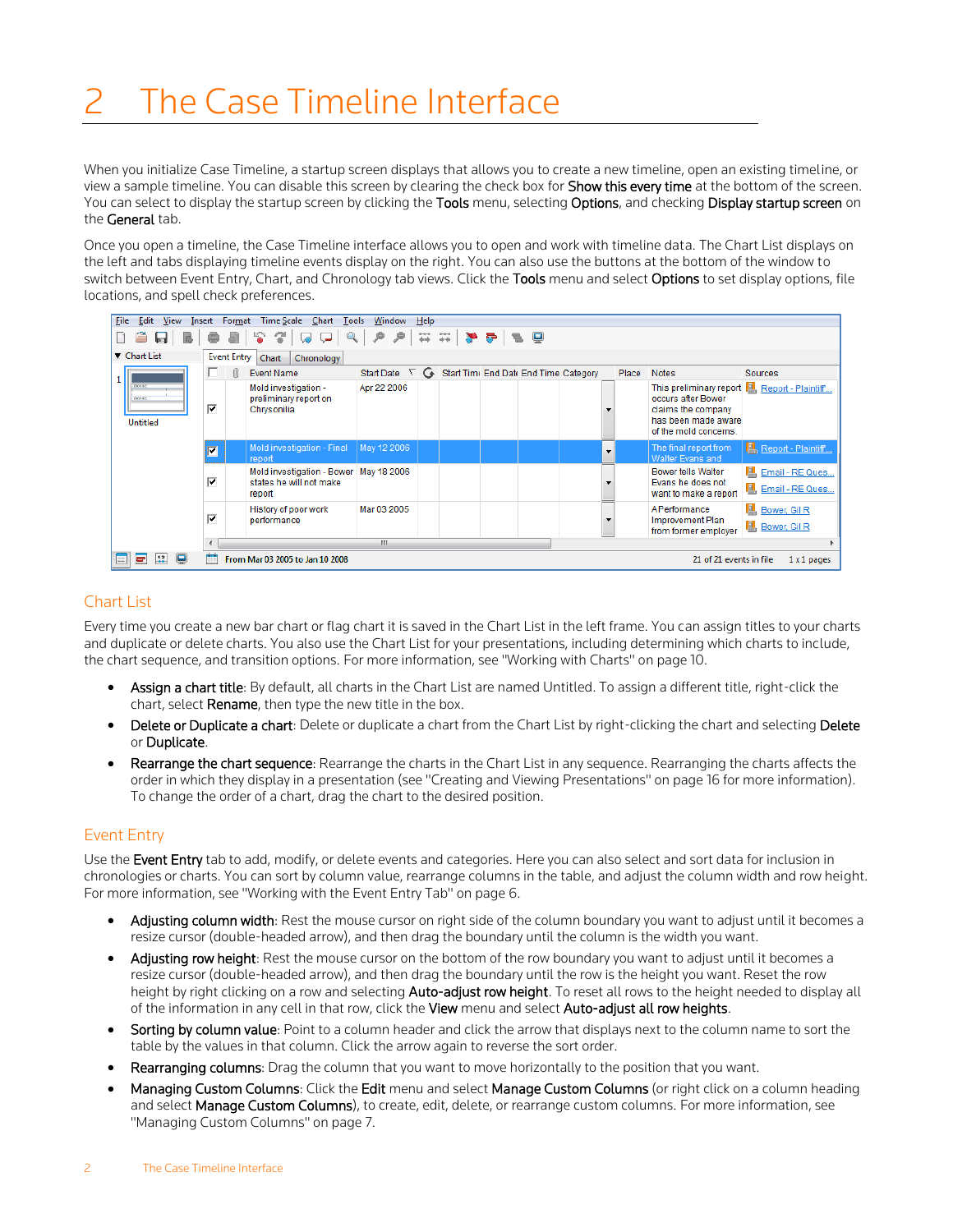# <span id="page-7-0"></span>**Chart**

Use the Chart tab to display and work with graphical representations of the data in your timeline file. For more information, see "Working with Charts" on page [10.](#page-14-0)

# <span id="page-7-1"></span>Chronology

Use the Chronology tab to view a formatted text report of the events in the timeline. For more information, see "Customizing the Chronology Report" on pag[e 15.](#page-19-0)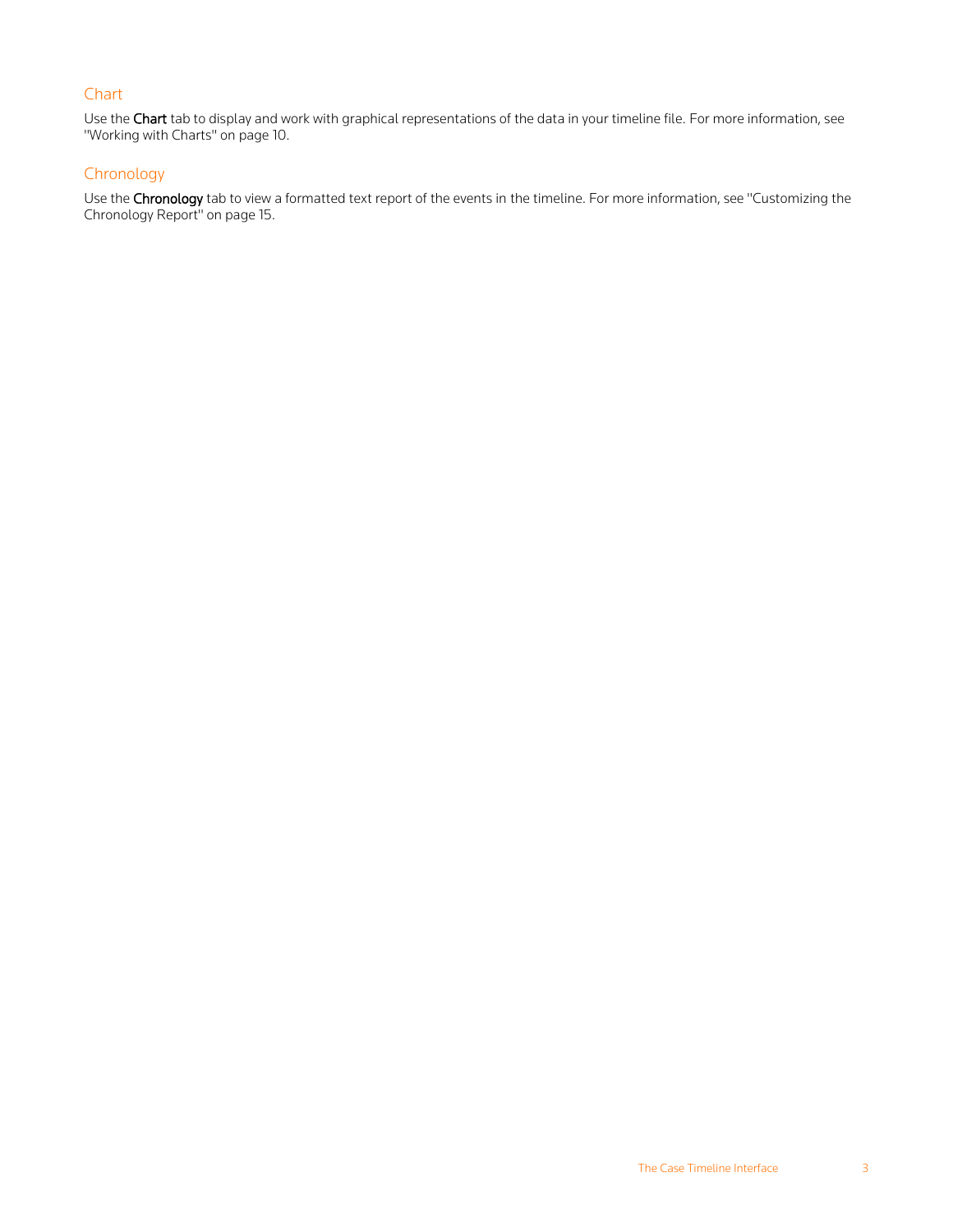# <span id="page-8-0"></span>3 Working with Timelines

Create a new timeline, open an existing timeline, and save a timeline.

### <span id="page-8-1"></span>Creating a New Timeline

Create a new timeline by:

- Clicking Create a New Timeline on the startup screen.
- Clicking the **New**  $\Box$  toolbar button.
- Clicking the File menu and selecting New.

A new timeline requires you enter events, choose a timeline format (chronology, bar chart, or flag chart), and create your presentation.

# <span id="page-8-2"></span>Opening an Existing Timeline

To open an existing timeline file, click the Open (i) toolbar button or click the File menu, and select Open. Select the file you want to open and click Open.

# <span id="page-8-3"></span>Saving a Timeline

To save a timeline file, click the Save (**ITE**) toolbar button or click the File menu and select Save. Type a name for the file in the File name box and click Save. By default, your files are saved in the My Timelines folder within the My Documents folder.

### <span id="page-8-4"></span>Importing and Exporting Events

Import CSV, TXT, TAB, or ASC file types to create events in Case Timeline. Note that the imported file must contain at least one event and a date for successful import. All events are imported into the current timeline file, but they only display in the chart currently selected in the Chart List (see "The Case Timeline Interface" on page [2](#page-6-0) for more information). To display the imported events in another chart, select the chart in the Chart List, then select the events on the Event Entry tab that you want to display.

#### <span id="page-8-5"></span>IMPORTING EVENTS

If you import a Case Timeline file, the fields are automatically mapped for you. To import events into Case Timeline:

- 1. Click the File menu, and select Import.
- 2. Select a file type from the Files of type list.
- 3. Select the file you want to import and click Open.
- 4. Enter field delimiter information. For detailed information on delimiters, see "About Delimiters" on pag[e 5.](#page-9-1)
	- Treat consecutive delimiters as one: Check this box to treat multiple delimiters that are next to each other as one delimiter (for example, if there are two sets of quotes delimiting text "" and you want them to be treated as one delimiter, not two).
	- Field delimiter: This box is automatically filled in for you. Choose from the following format options: , ; {space} {tab} | ^
	- Row delimiter: This box is automatically filled in for you. {newline} indicates the end of the line character. This field supports up to seven characters.
	- Text Qualifier: This box is automatically filled in for you. Choose from the following format options: "' {none}
	- **First row contains field names:** This option is enabled when appropriate. Check this option to exclude column headings from the import.
- 5. Click Next to enter the field mappings information. Here you assign a title to each field in the file by mapping the field. For example, to map the first field, which in this example contains Event Names, click to select the [none] column. Then select Event Name from the Select column and assign appropriate field list. Repeat this process for each field you want to map.
- 6. If you do not want to import a field, select the field and then select Do not import column (skip) from the list.
- 7. Click Finish.
- 8. Optionally, click Yes to view a summary the results of the import.

#### <span id="page-8-6"></span>EXPORTING EVENTS

Export your timeline data so it can be opened in another program. You can convert timeline events into the following file types:

- CSV (comma delimited file)
- 4 Working with Timelines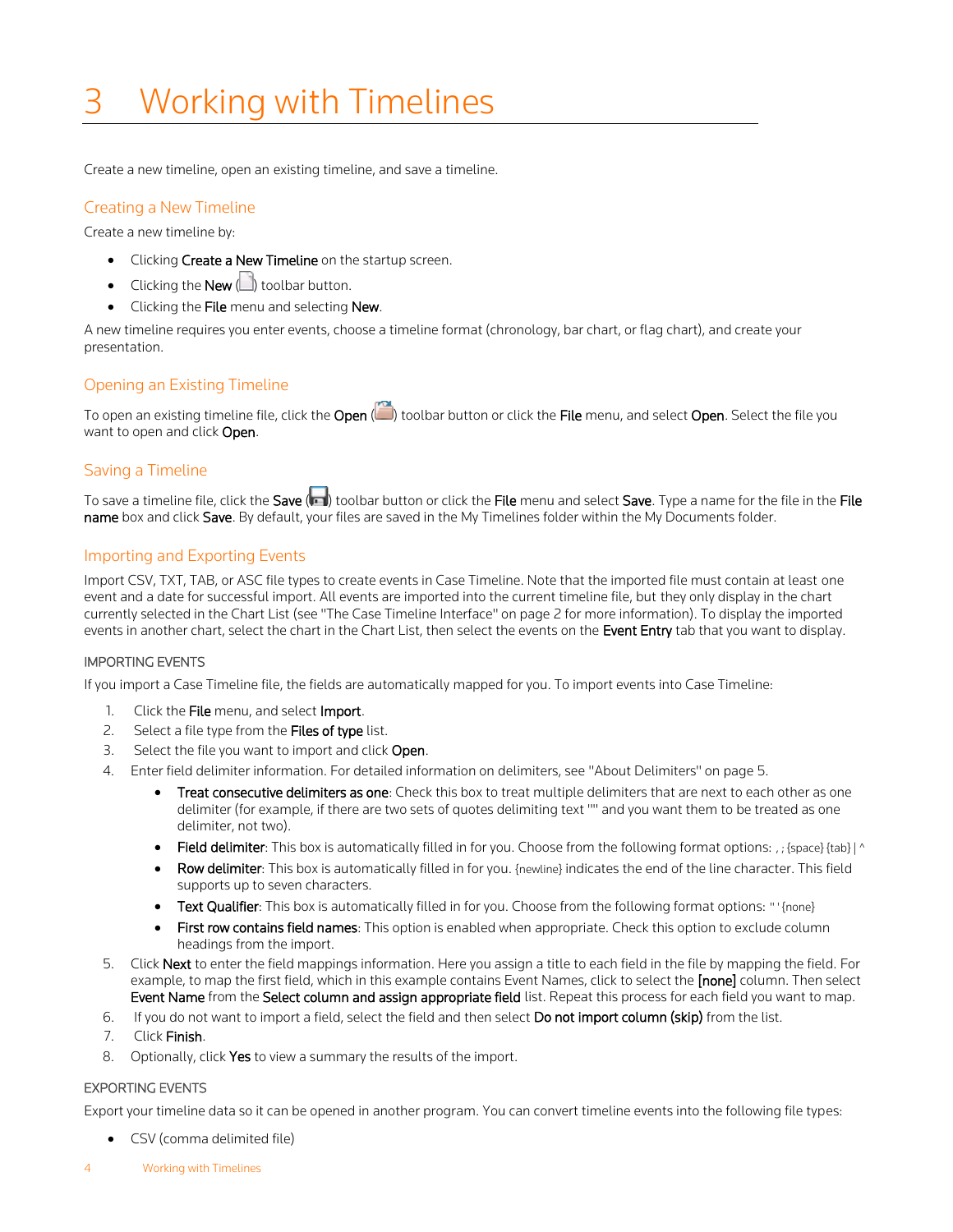- TAB (tab delimited file)
- TXT (tab delimited text file)

To export your timeline events:

- 1. Click the File menu, and select Export.
- 2. Type a name for the file in the File name box.
- 3. Select a file type from the Save as type list.
- 4. Click Save.

### <span id="page-9-0"></span>SENDING KEY FACTS FROM CASE NOTEBOOK

You can export key facts from Case Notebook and display them as events in Case Timeline. From the Case Notebook Key Facts List, click the Send toolbar button and select a Case Timeline option. Upon send, Case Notebook users choose whether to import into the existing opened Timeline, open a different one, or create a new one. If you modify a key fact in Case Notebook, you must resend the key fact to Case Timeline to update the event (only the modified information in the key fact is sent from Case Notebook). Key facts sent to Case Timeline are displayed on the Event Entry tab. Case Notebook key facts information maps as follows to Case Timeline:

- Title Event Name
- Description Notes

### <span id="page-9-1"></span>ABOUT DELIMITERS

When saving a file to a different format, the receiving application may require fields to be defined in order to properly read and open the file. For example, if you are saving a text file in a format for Microsoft Excel, Excel would need to know where to begin and end fields in that file.

Field delimiters and field separators provide a way to separate and define data fields. Field delimiters designate the information contained in a field and field separators designate the end of one field and beginning of the next field. For example, addresses in a contact file may be set up as:

#### "Address", "City", "State", "Zip Code",

In this example, the quotation marks serve as the field delimiters, they designate the information contained IN each field. The commas serve as the field separators, they designate the stop of one field and beginning of the next field (and at the end, the end of the last field). When saving some file formats, you are asked to designate the following:

- Field Delimiter: Character used to designate the start and end of the information contained in each field.
- Row Delimiter: Character indicating the end of the line or row in a table.
- Text Qualifier: Character used to designate the start and end of text.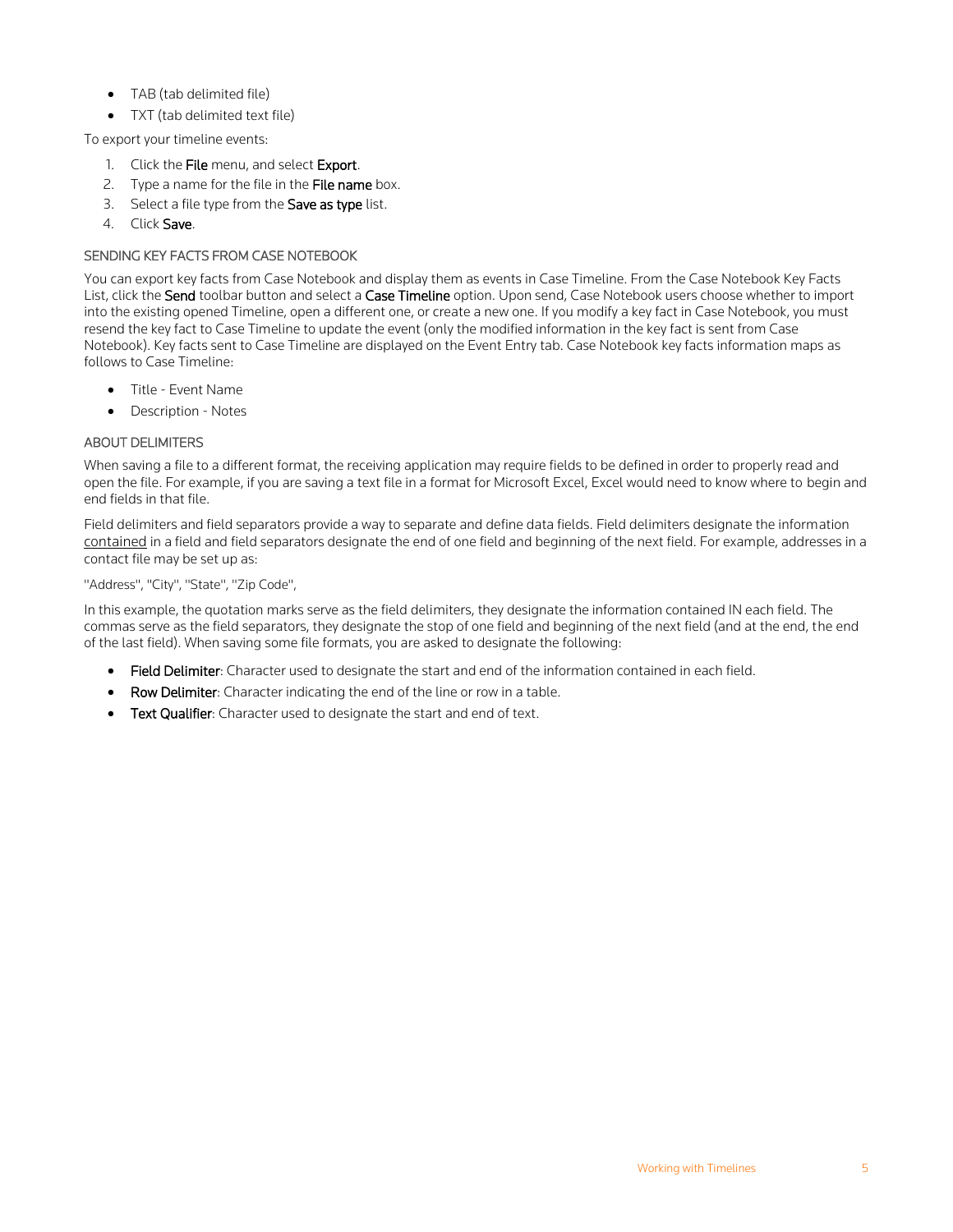# <span id="page-10-0"></span>Working with the Event Entry Tab

Use the Event Entry tab to add, modify, or delete events and categories. Here you can also select and sort data for inclusion in chronologies or charts. The Event Entry table includes the following columns by default:

- **Check box**  $(\vee)$ : Select or clear check boxes to indicate whether to show or hide events in the chronology and charts. You can also right-click on the check box and select Show or Hide.
- **Linked file**  $(\mathbb{U})$ : Indicates that the event has a linked file (i.e., document, image, audio, email, video, or URL).
- Event name: The name displayed for the event in the chronology and charts.
- Start date: The date the event began.
- Recurring event  $\left( \bigodot \right)$ : Indicates that the event is a recurring event.
- Start time: The time the event began.
- **End date:** The date the event ended.
- End time: The time the event ended.
- Category: The category assigned to each event (for grouping purposes). For detailed instruction on working with categories, see "Categorizing Events" on page [7.](#page-11-4)
- Place: The location where the event occurred. Type directly in the cell to enter a location. To create a paragraph break, click Ctrl+Enter, Shift+Enter, or Alt+Enter.
- Notes: The details of the event. Type directly in the cell to enter notes. To create a paragraph break, click Ctrl+Enter, Shift+Enter, or Alt+Enter.
- Sources: The sources for your information.

You can rename the Place, Notes, and Sources columns by right-clicking on the column name and typing a new tame in the box provided. You can also create your own custom columns to display information by clicking the Edit menu and selecting Manage Custom Columns.

### <span id="page-10-1"></span>Managing Events

Use the Event Entry tab to add, modify, or delete events and categories. Here you can also select and sort data for inclusion in chronologies or charts.

#### <span id="page-10-2"></span>ENTERING EVENTS INTO TIMELINE

To enter events into the Case Timeline Event Entry tab:

- 1. From the Event Entry tab, click the Add Event toolbar button  $\langle \downarrow \bullet \rangle$ .
- 2. Type a name for the event in the Event Name column. To move to the next column, press Tab.
- 3. Type the date the event began and ended in the Start Date and End Date columns, or double click the cell and click the Calendar button ( $\Box$ ) to select the date. To have the event automatically display the current date, type today in the cell. For detailed information on working with dates in Case Timeline, see "Entering Event Dates" below.
	- To create a recurring event, double-click the Start Date cell and click the Calendar button. Check the box next to Recurring event and select options. Recurring events display with a  $\bigodot$  next to them in the Recurring Event

column. To remove a recurring event, double-click the  $\bigcirc$  button next to the event and click Remove Recurrence.

- 4. Optionally, type the time the event began and ended in the Start Time and End Time columns.
- 5. Type or select a category (for grouping) in the **Category** column.
- 6. Optionally, type the location where the event occurred in the Place column and type or copy/paste a note in the Notes column. To create a paragraph break, click Ctrl+Enter, Shift+Enter, or Alt+Enter. You can rename the Place, Notes, and Sources columns by right-clicking on the column name and typing a new tame in the box provided.
- 7. Double-click in the **Sources** cell to add, edit, link, delete, and rearrange your sources.
- 8. To enter information into another event, press Enter. To add a new event, click the Add Event toolbar button ( $\blacklozenge$ ).

#### Entering Event Dates

Event dates can display in day, month, year or in month, day, year format. To modify how the date displays, click the Tools menu, select Options, and select a Date Display Format from the list on the General tab. Regardless of the format you select in Options; you can enter dates in a variety of ways. For example, you could enter the date of January 2, 1932, in the following ways: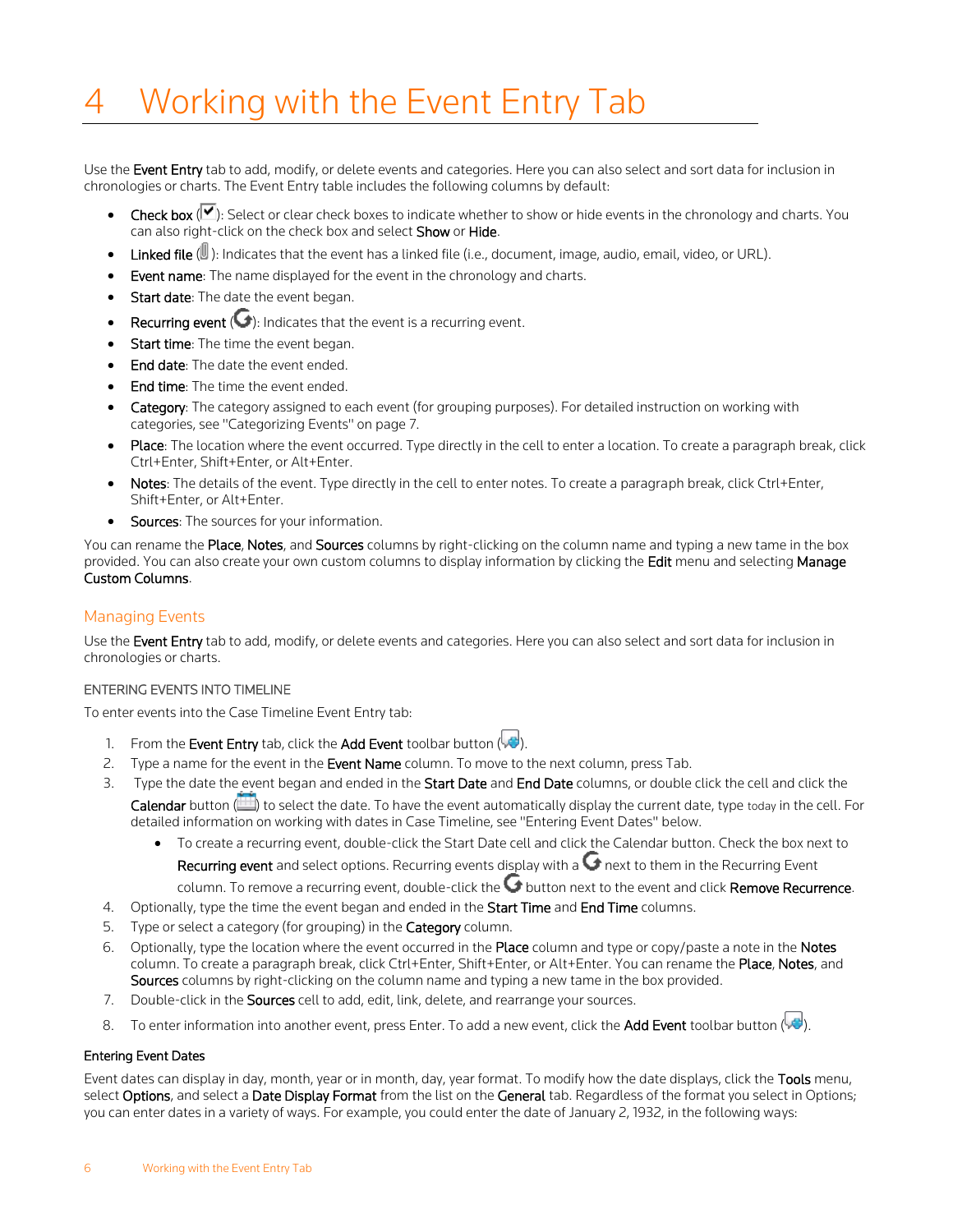| 2 Jan 1932 2 January                                | 02 01 1932* 1932 01 02 |  |
|-----------------------------------------------------|------------------------|--|
| 1932                                                |                        |  |
| 2 Jan 32 2 January 32 02 01 32* 32 01 02            |                        |  |
| Jan 2 1932 January 2 1932 01 02 1932 ** 1932 Jan 02 |                        |  |
| Jan 2 32 January 2 32 01 02 32** 32 Jan 02          |                        |  |

\*You can enter January 2, 1932, in this way if you selected the day, month, year display format in the Tools menu > Options. \*\*You can enter January 2, 1932, in this way if you selected the month, day, year display format in the Tools menu > Options.

Case Timeline requires a space between the day, month, and year. You can also use a date separator, as shown below:

| Date      | Example        |
|-----------|----------------|
| Separator |                |
|           | 02/01/32       |
|           | $02 - 01 - 32$ |
|           | 02.01.32       |
|           | Jan 2, 1932    |

If the last two digits of the year are 31 or less, you must enter a four-digit year to avoid ambiguity. You can also use the calendar to enter dates. To access the calendar, double-click a date field and click the Calendar button (...). The calendar is not available for dates prior to October 1752.

#### <span id="page-11-0"></span>EDITING AND DELETING EVENTS IN TIMELINE

To edit an event, click in the field in the Event Entry tab containing the information you want to change and type your changes. To delete an event, click in a field of the event you want to delete, then click the Delete Event toolbar button  $\langle \blacklozenge \rangle$ .

#### <span id="page-11-1"></span>Managing Custom Columns

Click the Edit menu and select Manage Custom Columns, to create, edit, delete, or rearrange custom columns. Key facts sent from Case Notebook to Case Timeline may contain custom properties. During the send to Case Timeline from Case Notebook operation, these custom properties are mapped to existing columns in Case Timeline or mapped to new custom columns. The custom columns are then added to the Manage Custom Columns list.

#### <span id="page-11-2"></span>CREATING CUSTOM COLUMNS

- 1. Click the Edit menu and select Manage Custom Columns.
- 2. Click New to create a new custom column.
- 3. Type the name for the column in the box provided.
- 4. Select a type from the list. Number fields can contain negative numbers (-45) and decimal points (0.01). Negative numbers are entered with the minus symbol and display as (45) for -45. Currency is displayed with a \$ symbol.
- 5. Click OK.

#### <span id="page-11-3"></span>EDITING, DELETING, AND REARRANGING CUSTOM COLUMNS

Select a custom column from the list and click Edit to rename the column. Select a custom column from the list and click Delete to remove that custom column (and associated data). Rearrange custom columns by selecting them in the list and clicking Move Up or Move Down.

#### <span id="page-11-4"></span>Categorizing Events

The category column in the Event Entry table displays the category assigned to each event (for grouping purposes).

- Click the arrow next to the cell to select an existing category to assign to that event.
- To create new categories, type directly in the cell in the column.
- Create, edit, and delete categories by clicking in the cell and selecting Edit Category Names or by clicking the Edit menu and selecting Category Names.
- To select all events in a specific category to show or hide in chronology or charts, click the Edit menu, point to select Select by Category, and select a category.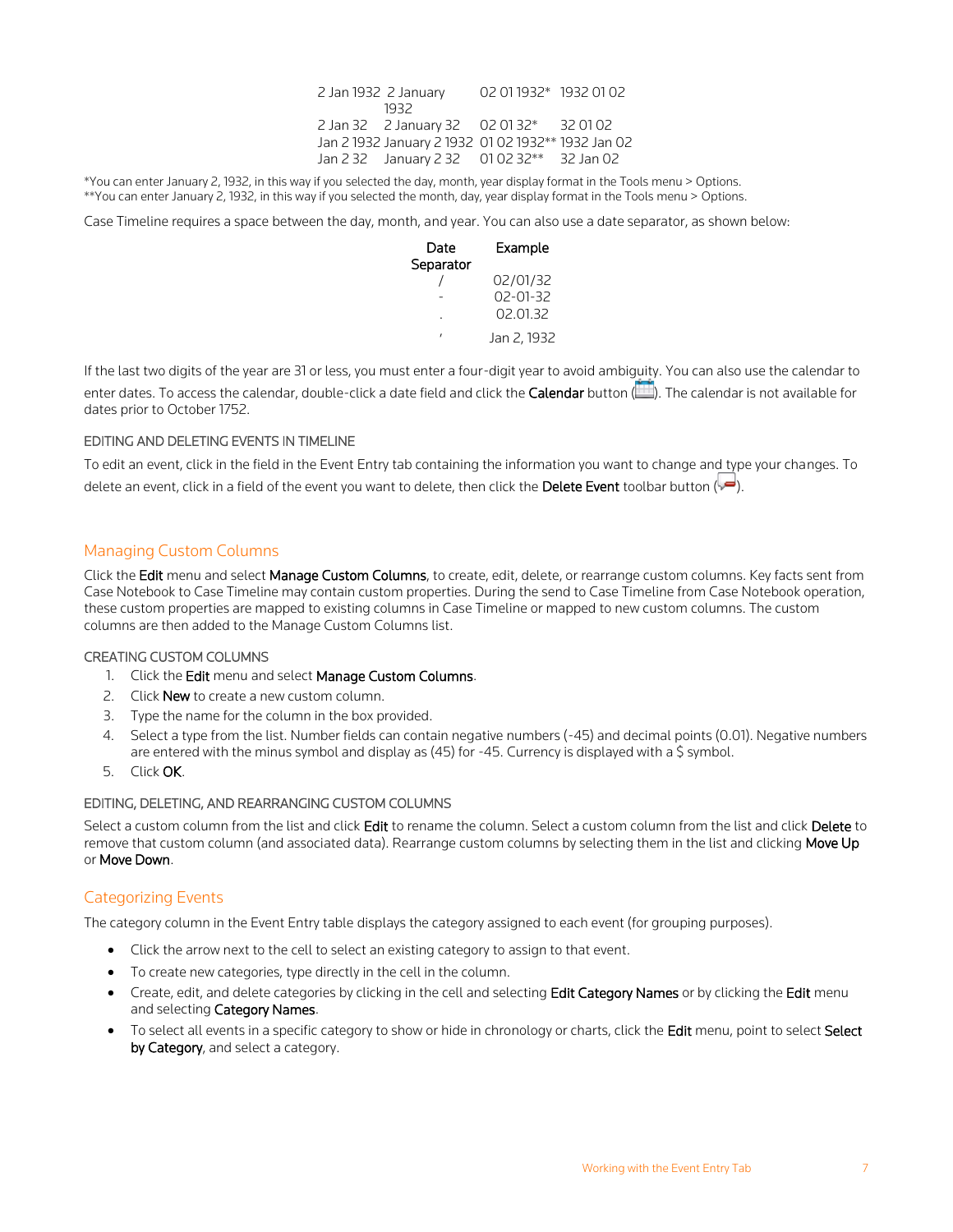#### <span id="page-12-0"></span>SAVING CATEGORIES TO A FILE

Save categories to a CSV, TAB, or Case Timeline Category file (CTG) to add them to a different timeline or share them with other users.

- 1. Select Edit Category Names or click the Edit menu and select Category Names.
- 2. Click Save and select a file type from the list provided. To save the file to open it in another timeline, select West Case Timeline Category File (\*.ctg) from the list.

#### <span id="page-12-1"></span>ADDING SAVED CATEGORIES TO A TIMELINE

To add saved categories to a timeline, complete the following:

- 1. Click the Edit menu and select Category Names.
- 2. Click Open.
- 3. Select the CTG file you want to open and click Open.
- 4. Click OK. The categories are listed in the Edit Category Names box.
- 5. Click OK.

### <span id="page-12-2"></span>Linking Files and Source Documents to Events

Link documents, images, audio files, emails, videos, and websites to an event to show additional information about the event. When you link a file to an event, a  $\mathbb U$  icon displays next to the event on the **Event Entry** tab and the file type icon displays next to the event on the Chart tab. You can also create a link to a source document to quickly access the document from the Event Entry tab, a chart, or the chronology.

#### <span id="page-12-3"></span>ADDING, EDITING, DELETING, AND VIEWING LINKED FILES

- 1. From the Event Entry tab, select the event for which you want to add, edit, or delete a linked file.
- 2. Click the Insert menu, and select Link. Alternatively, right-click in a cell and select Linked Files.
- 3. Select to add, edit, remove, or view the linked file.

You can also view a linked file by pointing to the  $\mathbb {U}$  icon on the Event Entry tab or the file type icon on the Chart tab to display the nickname for the file. Click the nickname to display the file.

#### <span id="page-12-4"></span>WORKING WITH LINKED SOURCE DOCUMENTS

Open, add, edit, delete, and rearrange linked source documents for an event. From the Event Entry tab, right-click the in the Sources column of the event for which you want to add a new link, edit an existing link, delete an existing link, or rearrange the links in the cell; then click Add or Edit Link. You can also double-click in the blank part of a Sources cell to open the Edit List -Sources window. Note that you can rename the Place, Notes, and Sources columns by right-clicking on the column name and typing a new tame in the box provided.

#### Viewing a Linked Source Document

- From the Event Entry tab, click the link to the source document in the Sources column for an event with a linked source document. Clicking the blue underlined source title opens the document in its native format. Clicking the Case Notebook icon (for sources sent from Case Notebook) opens the document in Case Notebook.
- From a flag chart or bar chart, point to an event with a link to a source document until the information icon  $\left(\begin{array}{c} \bullet \\ \bullet \end{array}\right)$  displays. Click the icon, then click the link to the source document.
- On the Chronology tab, click the link to the source document in the Sources column.

#### <span id="page-12-5"></span>Searching for and Selecting Events

Use the Case Timeline Search/Select feature to select subsets of events based on their date and/or content.

#### <span id="page-12-6"></span>SEARCHING BY CONTENT

Select events based on their content by performing a simple text search.

- 1. Click the Edit menu and select Search/Select.
- 2. From the Simple tab, select a column from the list to search just that column or select Anywhere to search all columns.
- 3. Type your search term, e.g., performance, in the box.
- 4. Click Select. Events matching the search criteria are selected on the Event Entry tab.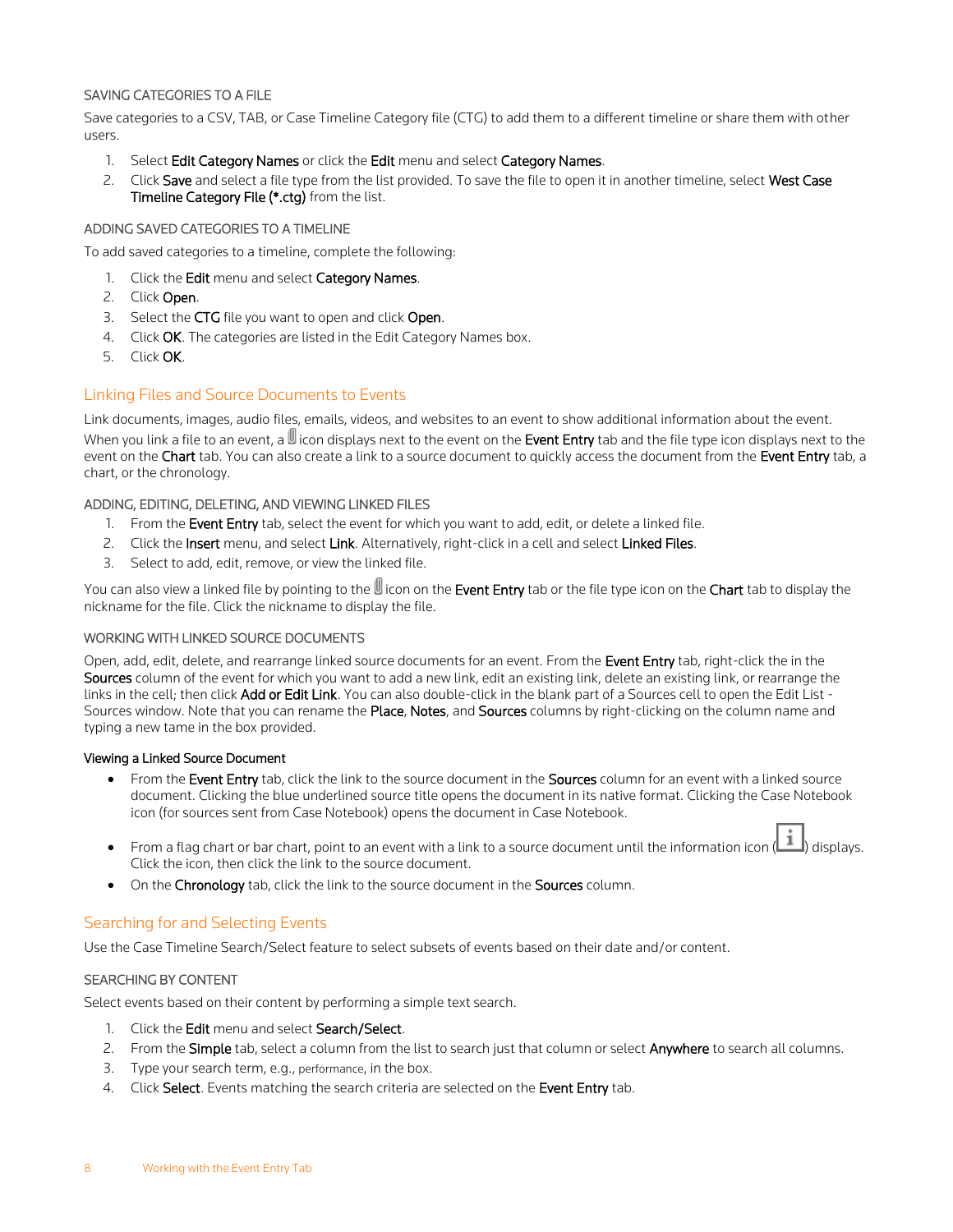#### <span id="page-13-0"></span>SEARCHING BY DATE AND TIME

Select events based on a date and time by performing a date & time search.

- 1. Click the Edit menu and select Search/Select.
- 2. From the Date & Time tab, select an option from the list.
- 3. Type the date in the Start Date and End Date boxes, or click the Calendar button ( $\Box$ ) to select the date.
- 4. Optionally, type a time in the Start Time and/or End Time boxes.
- 5. Click Select. Events matching the search criteria are selected on the Event Entry tab.

#### <span id="page-13-1"></span>SEARCHING BY CONTENT AND A DATE AND TIME

Select events based on their content and a date and time by performing an advanced search.

- 1. Click the Edit menu and select Search/Select.
- 2. From the Advanced tab, type your search terms in the boxes for the columns you want to search.
- 3. Select a time option from the list.
- 4. Type the date in the Start Date and End Date boxes, or click the Calendar button ( $\Box$ ) to select the date.
- 5. Optionally, type a time in the Start Time and/or End Time boxes.
- 6. Optionally, click More to access further search options.
- 7. Click Select. Events matching the search criteria are selected on the Event Entry tab.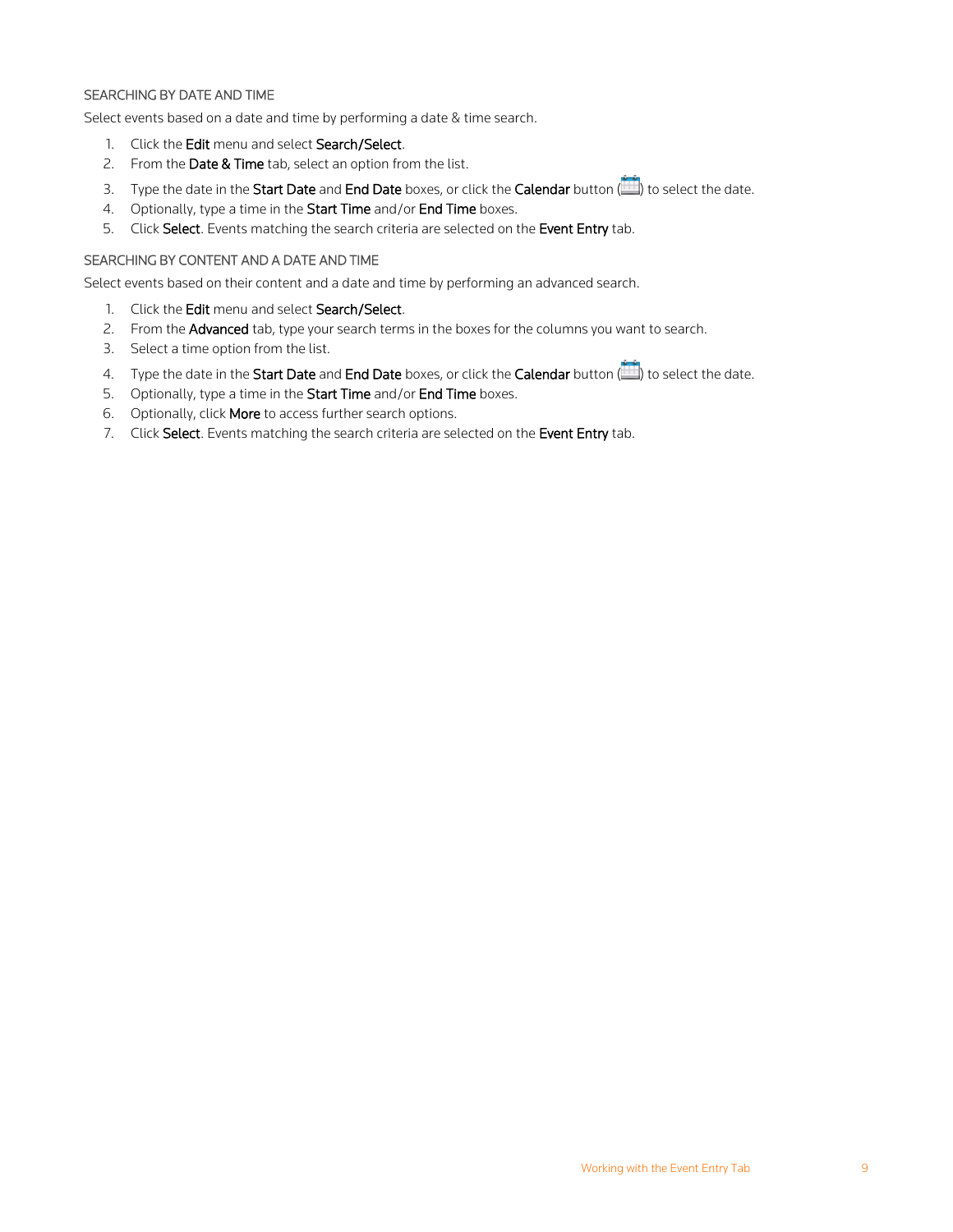# <span id="page-14-0"></span>5 Working with Charts

Create a bar chart or flag chart to display the data in your timeline file in a graphical format. Flag charts display each event included in the chart placed in boxes connected by arrows to the time scale.



Bar charts display each event included in the chart assigned to a bar, whose length is based on the event's time span and whose position is based on the date and time the event occurred.

| <b>Gil Bower</b>                                                                                                                                                                                                                                                                                                                 |
|----------------------------------------------------------------------------------------------------------------------------------------------------------------------------------------------------------------------------------------------------------------------------------------------------------------------------------|
| Jul<br>Mar<br>Mar<br>Mav<br>Sep<br>Nov<br>Mar<br>May<br>Nov<br>Mav<br>Jul<br>Sep<br>Nov<br>Jan<br>Jan<br>Jul<br>Jan<br>Seb<br>,,,,,,,,,,,,,,,,,,,,,,,,<br>.<br><b>11111</b><br><b>11 11</b><br>2005<br>2006<br>2007<br>2008<br>History of poor work perform ance<br>History of resigning when his work performance is questioned |
| History of not accepting responsibility for his poor work perform ance                                                                                                                                                                                                                                                           |
| Actively trying to leave DC Corporation                                                                                                                                                                                                                                                                                          |
| Mold investigation - Bower claims DC Corp was informed of mold                                                                                                                                                                                                                                                                   |
| Mold investigation - Southwest Analytical Lab report                                                                                                                                                                                                                                                                             |
| PIP document said nothing of termination                                                                                                                                                                                                                                                                                         |
| Performance Improvement Program (PIP)                                                                                                                                                                                                                                                                                            |
| Mold investigation - Bower joins corrective action team                                                                                                                                                                                                                                                                          |
| Mold investigation - preliminary report on Chrysonilia                                                                                                                                                                                                                                                                           |
| Mold investigation - Final report                                                                                                                                                                                                                                                                                                |
|                                                                                                                                                                                                                                                                                                                                  |
| Mold investigation - Walter E vans communicates concerns with Bower                                                                                                                                                                                                                                                              |
| No evidence of a report                                                                                                                                                                                                                                                                                                          |
| Mold investigation - Bower states he will not make report                                                                                                                                                                                                                                                                        |
| Mold investigation - Sam Parker questions E vans statement                                                                                                                                                                                                                                                                       |
| Understood he was employed at-will=                                                                                                                                                                                                                                                                                              |
| 2005<br>2006<br>2007<br>2008                                                                                                                                                                                                                                                                                                     |
| ,,,,,,,,,,,,<br>,,,,,,,,,,,<br>11111<br>шп<br>Mar<br><b>May</b><br>Jul<br>Sep<br>Nov<br>Mar<br>May<br>Sep<br>Nov<br>Mar<br>Jul<br>Sep<br>Jan<br>Jul<br>Jan<br>May<br>Nov<br>Jan                                                                                                                                                  |
| Unassigned   mold<br>Legend:                                                                                                                                                                                                                                                                                                     |

10 Working with Charts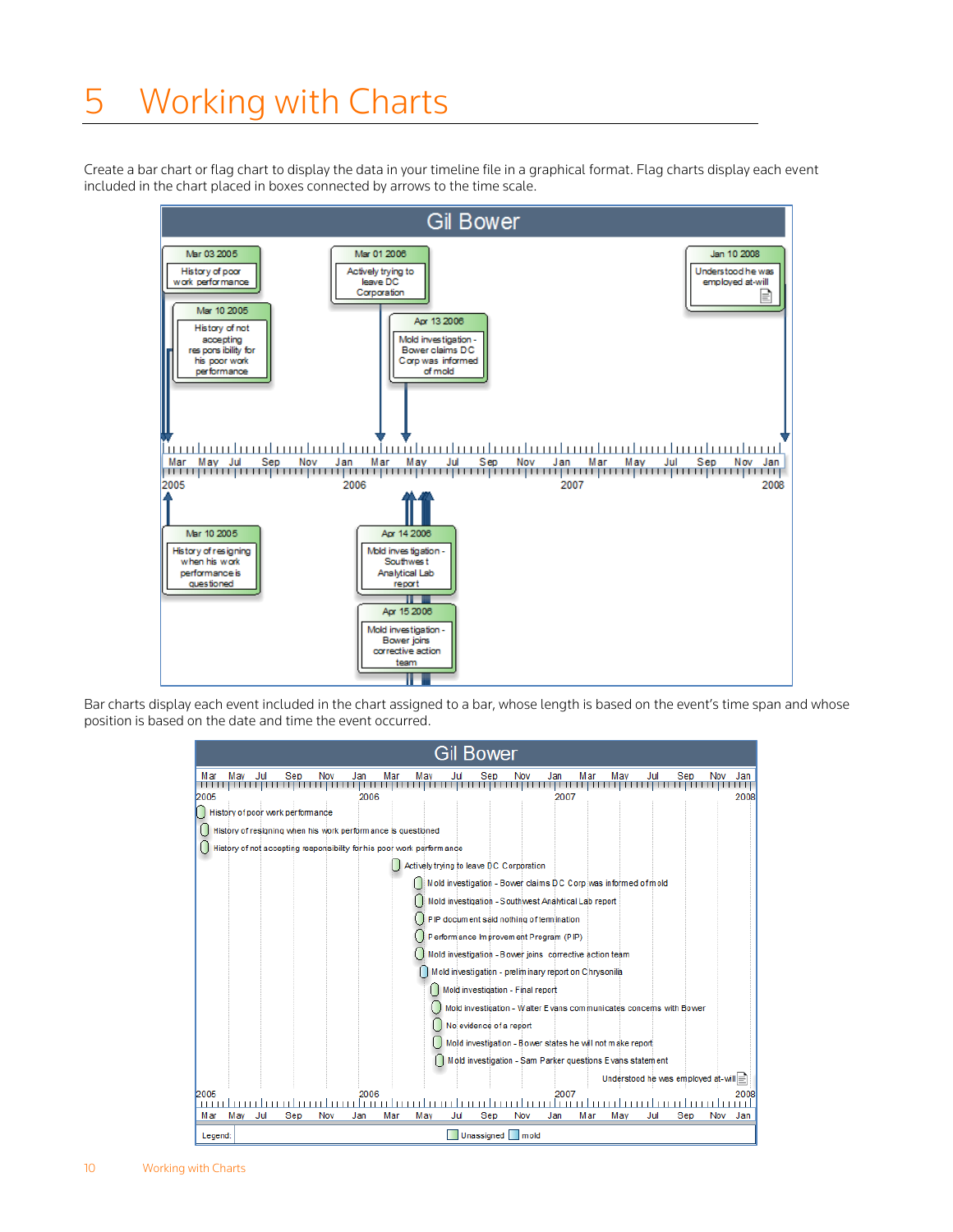From a flag chart or bar chart, point to an event until the information icon (<br>elisplays. Click the icon to view event information. You can choose the information to display by clicking the Tools menu, selecting Options, clicking the Chart tab, and clicking the Customize button. Select to display or hide the event info using the Event Info check box.

# <span id="page-15-0"></span>Creating Charts

- 1. From the Event Entry tab, select or clear check boxes to indicate whether to show or hide events in the chart.
- 2. Click the Create New Bar Chart toolbar button ( $\Box$ ) or the Create New Flag Chart toolbar button ( $\Box$ ).
- 3. Select the options for your chart.
- 4. Optionally set the selected options for all charts you create of this type using the Set as Default check box, and click OK. To change the default options for charts, click the Tools menu, select Options, click the Chart tab, and select the default chart options.
- 5. A thumbnail of the chart displays in the Chart List in the left frame and the chart is displayed in the Chart tab.

#### <span id="page-15-1"></span>ARRANGING EVENTS ON A FLAG CHART

The time scale in the flag chart is positioned in the middle of the first page. Events are placed on one side of the time scale, next to the date and time they occurred. If there is no room on that side of the time scale, the event is placed on the other side of the time scale. You can position an event anywhere on the chart. To move an event on the chart, drag it to the position you want.

You can display and customize connectors (the arrows that connect events to their dates on the time scale) in flag charts. Click the Format menu and select Connectors.

#### <span id="page-15-2"></span>ARRANGING EVENTS ON A BAR CHART

Click the **Auto Arrange Events** toolbar button ( $\blacktriangle$ ) and select an option to arrange events in the chart.

To change the position of the event text in relation to the event bar, right-click the event and select Event Text Position, then select Inside Event, Right of Event, or Left of Event.

Choose to hide or show gridlines in bar charts (to assist in determining event dates). Click the Format menu and select Gridlines.

# <span id="page-15-3"></span>Customizing Charts

Customize chart elements by:

- Clicking the Format menu and selecting the element you want to customize.
- Double-clicking an element in the chart.
- Right-clicking an element in the chart and selecting Format.
- Clicking the Tools menu, selecting Options, and setting options on the Chart tab will set the default Chart settings for all new charts.

Depending on the chart element, you have the following options:

- Content: Includes text, font style, and alignment.
- Shape: Includes up to eight different shapes, depending on selected chart element; a three-dimensional (3D) option is available for the square/rectangle shape.
- Outline: Includes styles for line shape, color, and thickness.
- Fill: Includes fill styles with one solid color, a gradient with two colors, or a graphic (including a watermark option) or a transparent fill style (same color as the page it is on), depending on selected chart element.
- Shadow: Includes nine shadow effects.

#### <span id="page-15-4"></span>DISPLAYING A BORDER

Choose to hide or show a border around your chart. Click the Format menu and select Border.

#### <span id="page-15-5"></span>CUSTOMIZING THE BACKGROUND

Chart backgrounds can have a one-color, two-color (gradient), or graphic fill (watermark). To customize the chart background, click the Format menu and select Background. If using a default graphic fill tile, it is recommended you select Tile from the Position list for best results.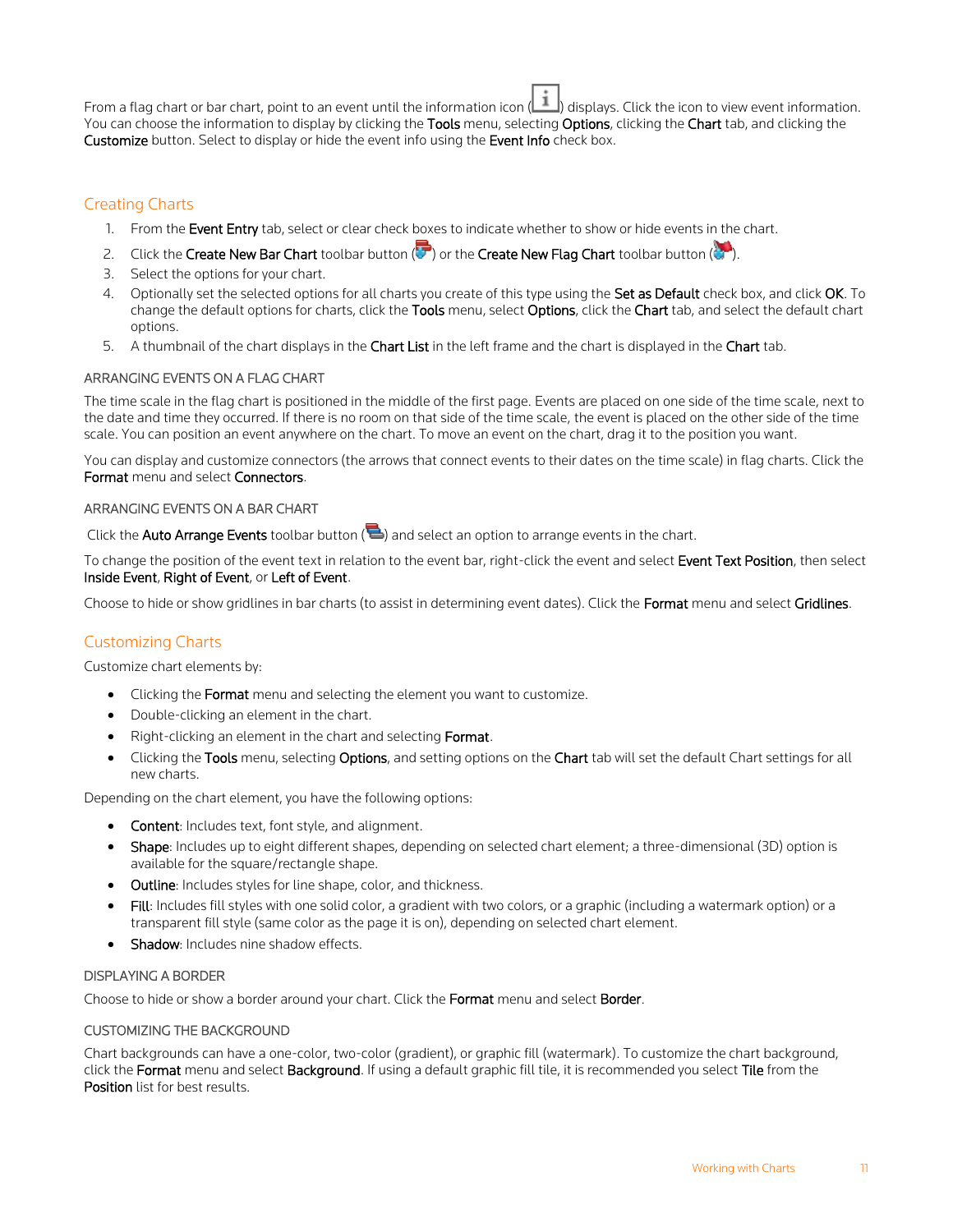Add a logo as a watermark to your chart:

- 1. Click the Format menu and select Background.
- 2. Choose Graphic Fill from the Fill Type list.
- 3. Browse for and select the logo.
- 4. Choose Center from the Position list.
- 5. Select the Watermark check box and click OK. The logo displays in the chart as a watermark.

#### <span id="page-16-0"></span>INSERTING IMAGES INTO A CHART

Case Timeline includes a number of clip art images you can insert into your charts. You can also add images in BMP, JPG, PNG, GIF, or TIF format to your charts. Click the Insert menu, point to Picture, and select an option. Resize an inserted picture by selecting it and dragging it in or out to resize. Position the image in the chart by dragging it to the desired location. Format an inserted picture by adding an outline or shadow, changing the shape, or making it a watermark. To format a picture, select the picture in the chart, click the Format menu, and select Picture.

#### <span id="page-16-1"></span>ADDING ANNOTATIONS TO A CHART

Insert additional notes on your chart in an annotation. Click the Insert menu and select Annotation to add and format an annotation. You can customize the annotation by adding a shape, outline, fill, and shadow. Resize an inserted annotation by selecting it and dragging it in or out to resize. Position the annotation in the chart by dragging it to the desired location.

#### <span id="page-16-2"></span>INSERTING IMAGES INTO CHART EVENTS

Add an image to an event in a flag chart or bar chart.



- 1. Right-click the event in the chart to which you want to add an image and select Format Event.
- 2. Click the **Image** tab.
- 3. Select the **Show Image** check box to display the image in the event.
- 4. Click **Browse** to browse for a select an image.
- 5. Set size, alignment, and border options and click OK. The image displays next to the event name.

#### <span id="page-16-3"></span>CUSTOMIZING THE TITLE AND TITLE BAR

Customize the title name and style as well as the shape, outline, fill, and shadow of the title bar. To change the title and the title bar, double-click the title bar or click the Format menu and select Title, make the desired changes, and click OK. To insert the current day's date in the title, type @today in the box next to the title. Resize a title bar by selecting it and dragging it in or out to resize. Position the title bar at the top of in the chart by dragging it to the desired location.

#### <span id="page-16-4"></span>CUSTOMIZING THE FOOTER AND FOOTER BAR

Customize the footer name and style, add an image or watermark to the footer, and customize the shape, outline, fill, and shadow of the footer bar. To change the footer and the footer bar, double-click the footer bar or click the Format menu and select Footer, make the desired changes, and click OK. To insert the current day's date in the footer, type @today in the box next to the title. Resize a footer bar by selecting it and dragging it in or out to resize. Position the footer bar at the bottom of in the chart by dragging it to the desired location. Delete a footer by clicking the Format menu, selecting Footer, and deleting the text in the Content box.

#### <span id="page-16-5"></span>CUSTOMIZING THE LEGEND

A legend explains the relationship between a category and the event color in the chart. Customize legend style as well as the shape, outline, fill, and shadow of the legend. To customize the legend, double-click the legend or click the Format menu and select Legend, make the desired changes, and click OK. To hide the legend display, click the Format menu, select Legend, and clear the Show Legend check box. Resize the legend by selecting it and dragging it in or out to resize. Position the legend in the chart by dragging it to the desired location.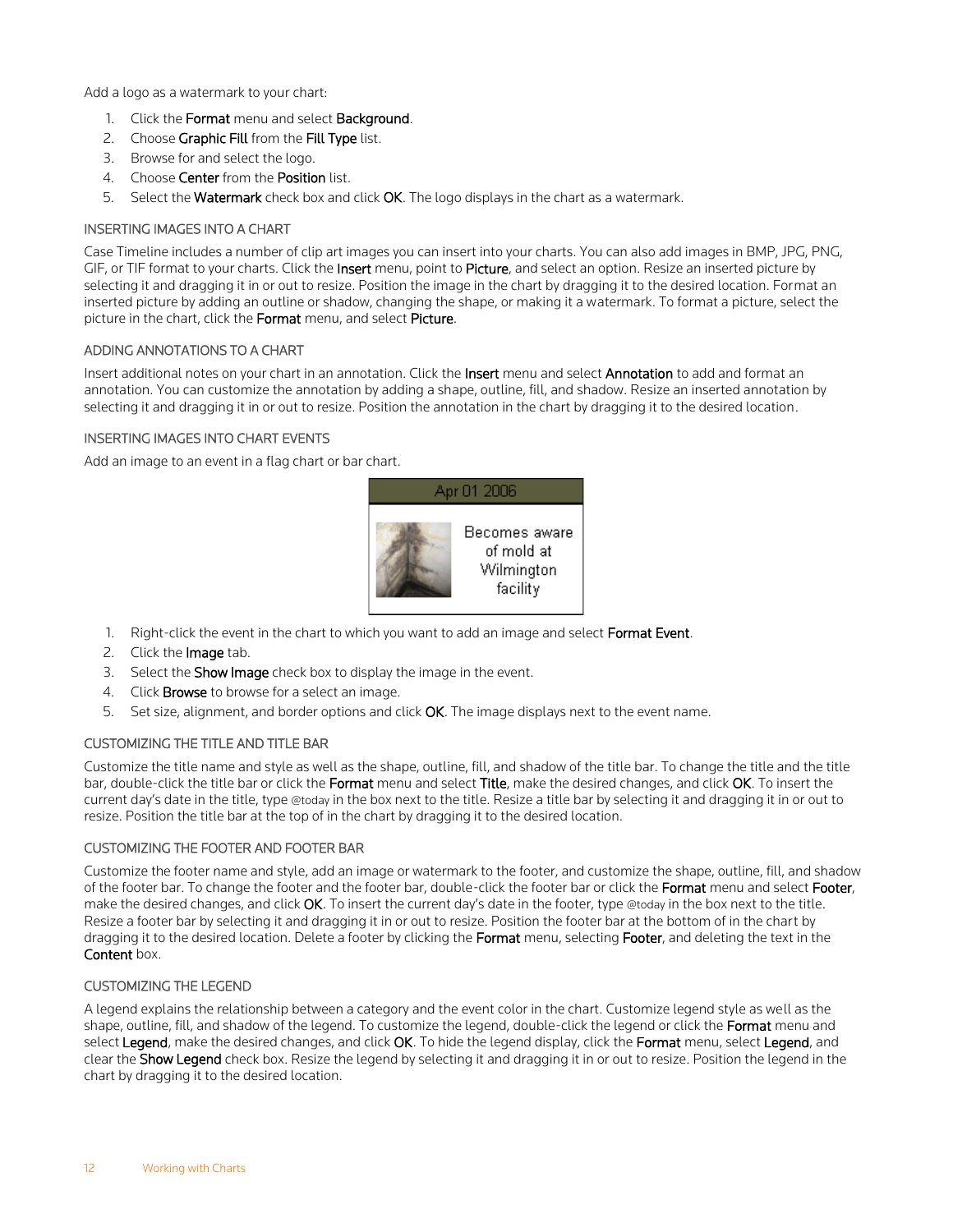#### <span id="page-17-0"></span>CUSTOMIZING THE TIME SCALE

The time scale is the tick line that runs across the chart. The labels on the time scale display as much information as space permits, with the labels for the smallest increments inside the bar and the labels for the largest increments outside the tick line.

- Expand and compress the time scale: Increase or decrease the time scale on your chart. The smaller the time increments you choose, the more horizontal space your chart will require. To expand or compress the time scale, click the Expand Time Scale toolbar button ( $\Leftrightarrow$ ) or Compress Time Scale toolbar button ( $\Leftrightarrow$ ) or use the Time Scale menu options. Repeat as necessary. Each time you expand or compress the time scale, your chart becomes a quarter page wider or narrower. To limit the change to an eighth of a page, press and hold the Shift key as you expand or compress the time scale. A blue dashed line depicts a page break so you can see how large your chart is. By default, the page orientation is in landscape mode. To modify the page orientation, click the File menu, select Page Setup, select Portrait, and click OK.
- Manually set a date range or set the time increments: Click the Time Scale menu, select Date Range, and select your options from the Date Range and Time Increments tabs. Events that do not occur within a manually defined date range do not display on the chart and their check boxes are shaded on the Event Entry tab. When a manual date range is used, a lock icon displays next to the date on the status bar at the bottom of the window. To change the default time increment, click the Tools menu, select Options, and select a time increment from the Time Increment Display list.
- Insert a break in the time scale: Insert a break in the time scale when there are large gaps of time between events or when an event spans a long period of time with no other events occurring during the same time span. When you move the pointer over the time scale, time spans for logical breaks display. To insert a break, right-click the time scale where you want to insert the break and select Insert Break. To remove the break, right-click the break and select Delete Break.



Customize the format of the time scale: Customize the style as well as the shape, outline, fill, and shadow of the time scale. To customize the time scale, double-click the time scale or click the Format menu and select Time Scale, make the desired changes, and click OK.

#### <span id="page-17-1"></span>CHANGING THE DATE FORMAT OR TIME INCREMENTS

Change the date format or time increments by clicking the Tools menu, selecting Options, and setting the display options.

#### <span id="page-17-2"></span>RESIZING FLAGS IN A FLAG CHART

Select a flag in the chart and drag a handle until the flag is the size you want. To resize multiple flags, drag the pointer to draw a box around the flags you want to resize, then drag a handle until the flags are the size you want.

# <span id="page-17-3"></span>Working with Chart Themes

Case Timeline includes several professionally designed themes you can use to transform your chart into a unique presentation. You can also import themes created by others or create and save your own customized themes. To work with themes, lick the View menu and select Theme List to view the list of themes in the lower left corner of the window.

- Apply a theme: Select a theme from the Theme List and click Apply. All of the elements in the chart are modified with the default styles of the theme.
- Import a theme: Select a theme from the Theme List and click Import.
- Create and save a custom theme: Select a theme from the Theme List, customize chart elements by:
	- o Clicking the Format menu and selecting the element you want to customize.
	- o Double-clicking an element in the chart.
	- o Right-clicking an element in the chart and selecting Format.
	- o Using the Style Selector (see the following section "Working with the Style Selector").

Click Save in the Theme List. To delete a custom theme, select it in the Theme List and click Delete. Note, you cannot delete the predefined themes included with Case Timeline.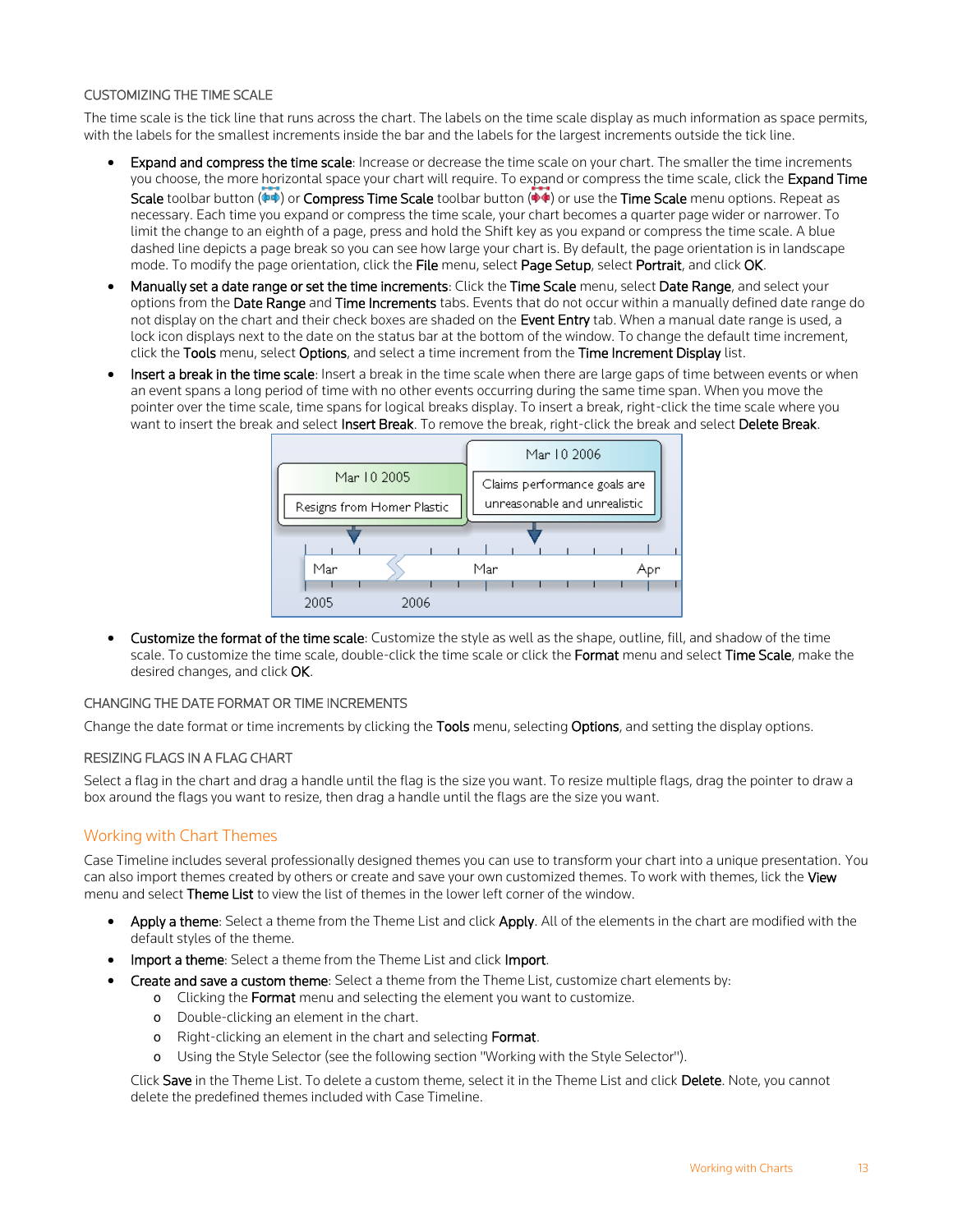• Change the default theme: Click the Tools menu, select Options, click the Chart tab, and select a different theme from the Default Theme list.

#### <span id="page-18-0"></span>WORKING WITH THE STYLE SELECTOR

To work with the Style Selector, click the View menu and select Style Selector to view a sample of every style in the selected theme. A T under a style indicates it belongs to a saved theme.



#### Applying a Style

- Select a theme in the Theme List, click the tab in the Style Selector that corresponds to the chart element, and drag the style over the corresponding element in the chart.
- Select an element in the chart, right-click the desired style in the Style Selector, and select Apply to Selected.

#### Modifying a Style

- 1. Select >>working theme in the Theme List.
- 2. In the Style Selector, click the tab for the element whose style you want to change.
- 3. Right-click the style and select Edit Style.
- 4. Make the desired changes and click OK.

Note: You can only modify styles in the working theme. Styles in saved themes are locked and cannot be modified.

#### Deleting a Style

- 1. Select >>working theme in the Theme List.
- 2. In the Style Selector, click the tab for the element whose style you want to delete.
- 3. Right-click the style and select Delete Style. The style is deleted and any chart elements using this style reverts to the default style.

Note: You can only delete styles in the working theme. Styles in saved themes are locked and cannot be removed.

#### Changing the Default Style

You can only change the default style for pictures and annotations.

- 1. Select >>working theme in the Theme List.
- 2. In the Style Selector, click the Picture or Annotation tab.
- 3. Right-click the style you want to save as the default style and select Make Default Style.

#### Modifying Theme Colors

You can modify theme colors or apply custom colors. For example, to modify the head fill color for an event in a flag chart:

- 1. Right-click the color you want to modify on the Event tab in the Style Selector and select Edit Style.
- 2. Click the Head Fill tab.
- 3. Select a Fill Type from the list (One Color or Two Color).
- 4. Click the color button.
- 5. Click **Add Custom Colors** to display the color palette.
- 6. Make your desired changes and click OK.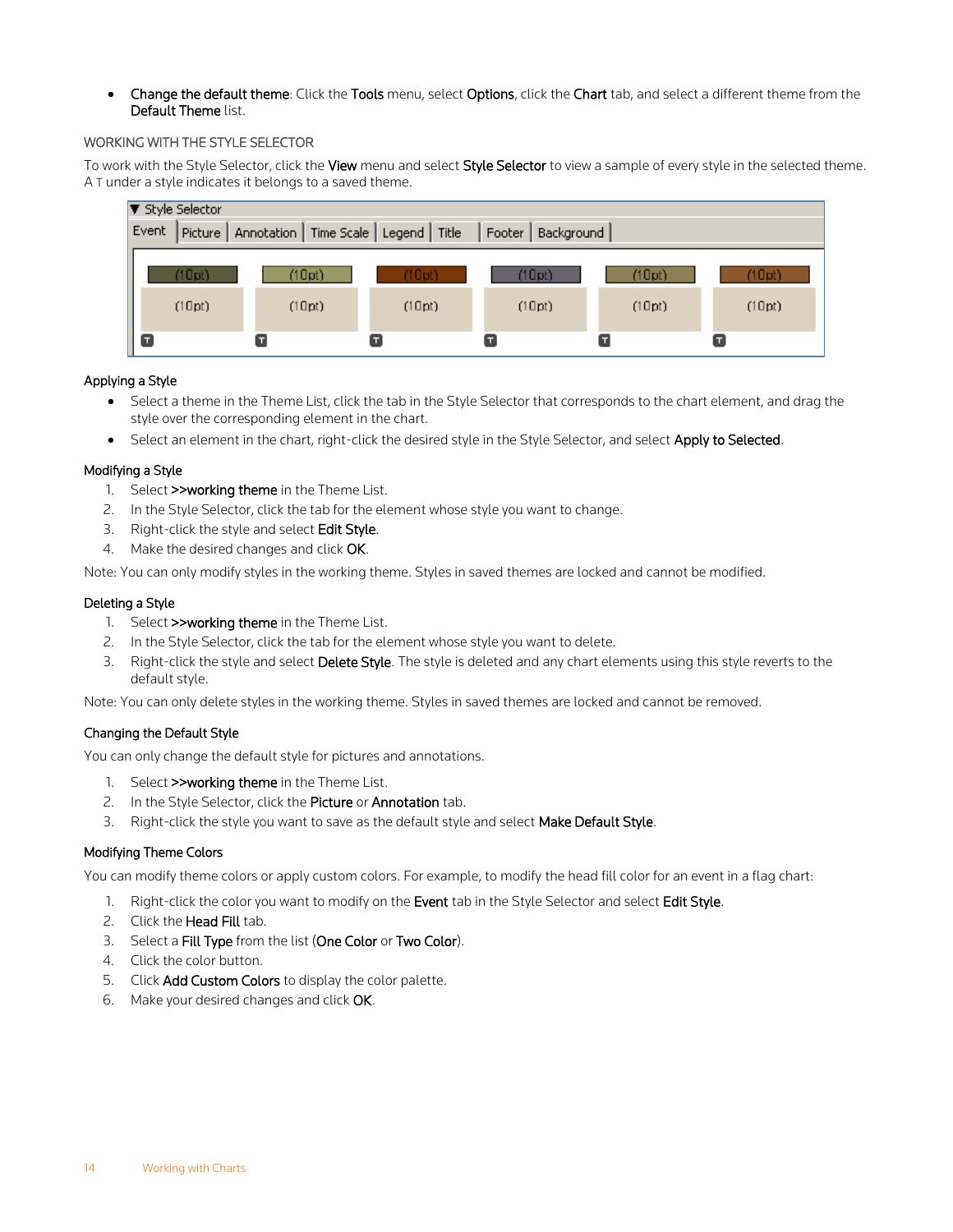# <span id="page-19-0"></span>6 Customizing the Chronology Report

Use the Chronology tab to view a formatted text report of the events in the timeline. You can select events and columns to include, change the column order in the chronology, and display only events occurring within a defined date range. Customize the Chronology report by:

- Selecting Events to Display in the Report: From the Event Entry tab, select or clear check boxes to indicate whether to show or hide events in the chronology. You can also right-click on the check box and select Show or Hide.
- Selecting Columns to Display in the Report: The chronology can include any or all of the columns available on the Event Entry tab. By default, all columns are included in the chronology. To add or remove a column from the Chronology report, click the View menu, point to Chronology, and select the desired columns to include in the report. You can also right-click in the Chronology, point to Columns and select the columns to include in the report.
- Changing the Order of Columns in the Report: The column order on the Chronology report reflects the column order on the Event Entry tab. From the Event Entry tab, drag each column heading to the desired position to change the column order.
- Selecting to Only Display Events in the Report that Occur within a Defined Date Range: To set the date range, click the Time Scale menu, and select Date Range. Select Manual, then type the date and time ranges in the appropriate boxes and click OK.

# <span id="page-19-1"></span>Printing and Publishing a Chronology

Send a chronology to a printer or print a chronology to a file.

- 1. Click the Chronology tab.
- 2. Click the **Print** toolbar button  $(\blacksquare)$ .

To publish or save a chronology to PDF, HTML, or graphic file format, click the File menu, point to Publish, and select an option.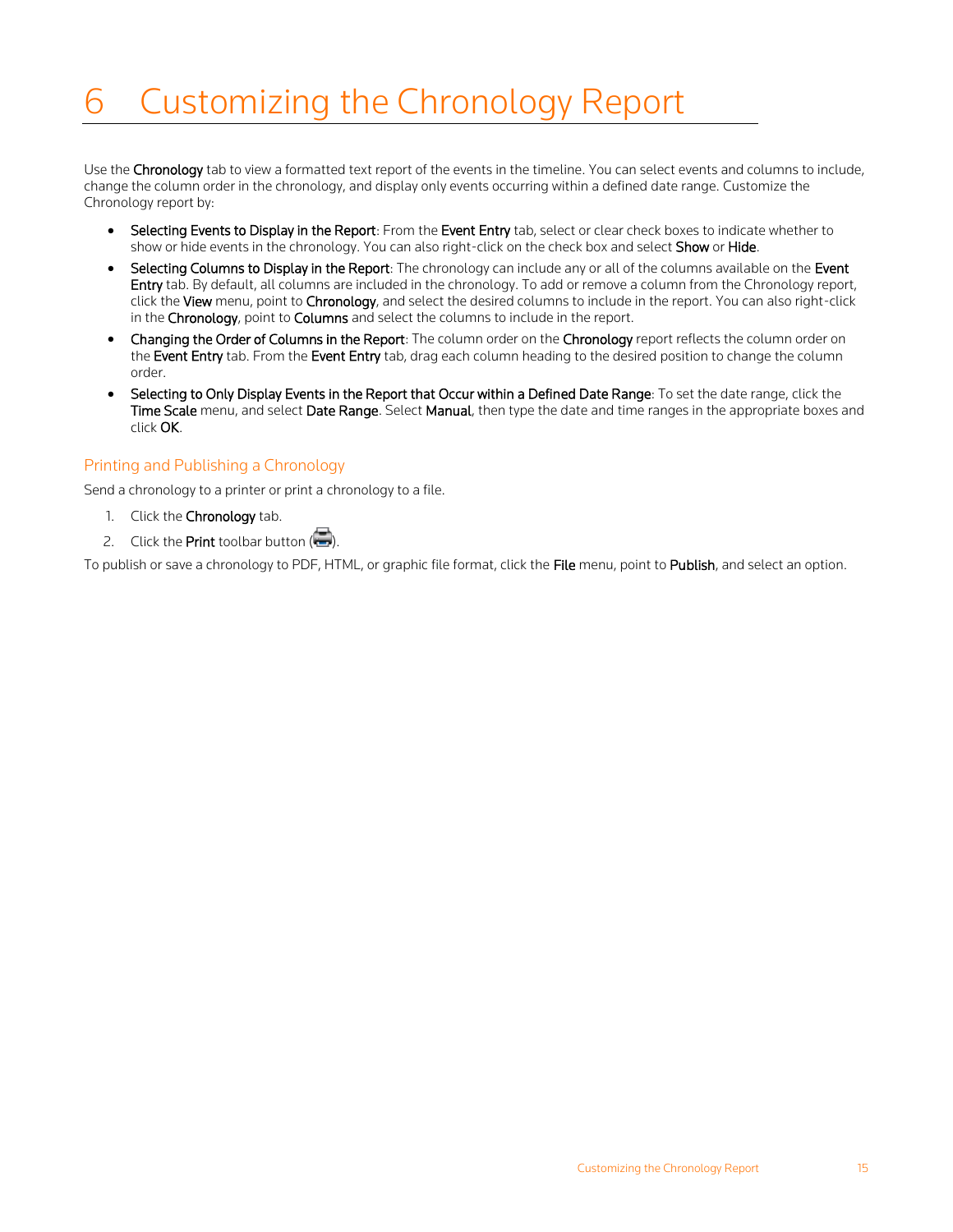# <span id="page-20-0"></span>7 Creating and Viewing Presentations

Create your own presentation slides for your charts and view presentations from Case Timeline. Each time you create a new bar or flag chart, it is displayed in the Chart List. Case Timeline uses these charts to create your presentation.

### <span id="page-20-1"></span>Creating a Presentation

- Arrange the chart sequence: Arrange the charts in the Chart List to select the order in which they display in a presentation. To change the order of a chart, drag the charts to the desired position.
- Remove a chart from the presentation: Right-click on a chart in the Chart List and clear the Show in Presentation check mark. The chart is only excluded from the presentation; it is not deleted from the Chart List. To reinsert the chart into the presentation, right-click the chart and select Show in Presentation.
- Duplicate a chart in the presentation: Right-click on a chart and in the Chart List and select Duplicate. A sequence number displays next to a chart in the Chart List to indicate that it is included in the presentation and the order in which it displays in the presentation.
- Customize the presentation: Right-click a chart in the Chart List, point to Presentation Options, and select an option. Only the selected chart's presentation options are modified. To modify the default settings for all presentations, click the Tools menu, select Options, and set the options on the Presentation tab.
	- o Fit Height: Scales the chart so that the chart height fills the slide.
	- o Step Through Events: Displays an empty chart so that you can display the events one at a time.
	- o Order (by Time or by Category): Enables you to choose between presenting the events in the order they occurred or by category.
	- o Justify (Right or Center): Used for positioning of chart when the active event would otherwise be off the slide. Choose Center to position that chart so that the active event is in the center of the slide. Choose Right to position the chart so that active event is on the right side of the slide.
	- o Highlight (None, Glow, or Fade): Choose Fade to lighten events not in focus so that the active event is prominent. Choose Glow to highlight the active event with a yellow outline. Choose None to display the event without any added effects.

### <span id="page-20-2"></span>Viewing a Presentation

Click the Chart menu and select Presentation or click the View Presentation toolbar button (**19)**. The presentation displays in a slide show. To move through the presentation, use the arrow keys on your keyboard or the toolbar at the bottom of the slide. Click the down arrow on the toolbar at the bottom of the slide for presentation options. To return to Case Timeline, press Esc.

# <span id="page-20-3"></span>Inserting Timeline Charts into Microsoft PowerPoint

Insert timeline charts into Microsoft PowerPoint. A PowerPoint slide is created for each chart and inserted after the slide that is currently selected in the PowerPoint slide list. When you update a chart in Case Timeline, it is also automatically updated in PowerPoint.

As with the Case Timeline presentation mode, you can set presentation options for viewing the timeline in PowerPoint. For the presentation options to work with PowerPoint, Case Timeline or the Case Timeline Viewer, the timeline file, and any linked files with the compatible viewer must be installed on the computer with the presentation. If these items are not installed, the chart slides display as static images. If needed, you can download the Case Timeline Viewer for free at

#### <http://info.legalsolutions.thomsonreuters.com/software/timeline/viewer/>

If you are transferring your files to another computer for the PowerPoint presentation, place all the files (Case Timeline, PowerPoint, images, and linked files) together in the same location (e.g., the My Timelines folder within the My Documents folder) so Case Timeline can find them.

If you are using PowerPoint 2007 or later, the options for Case Timeline are displayed on the Add-Ins tab.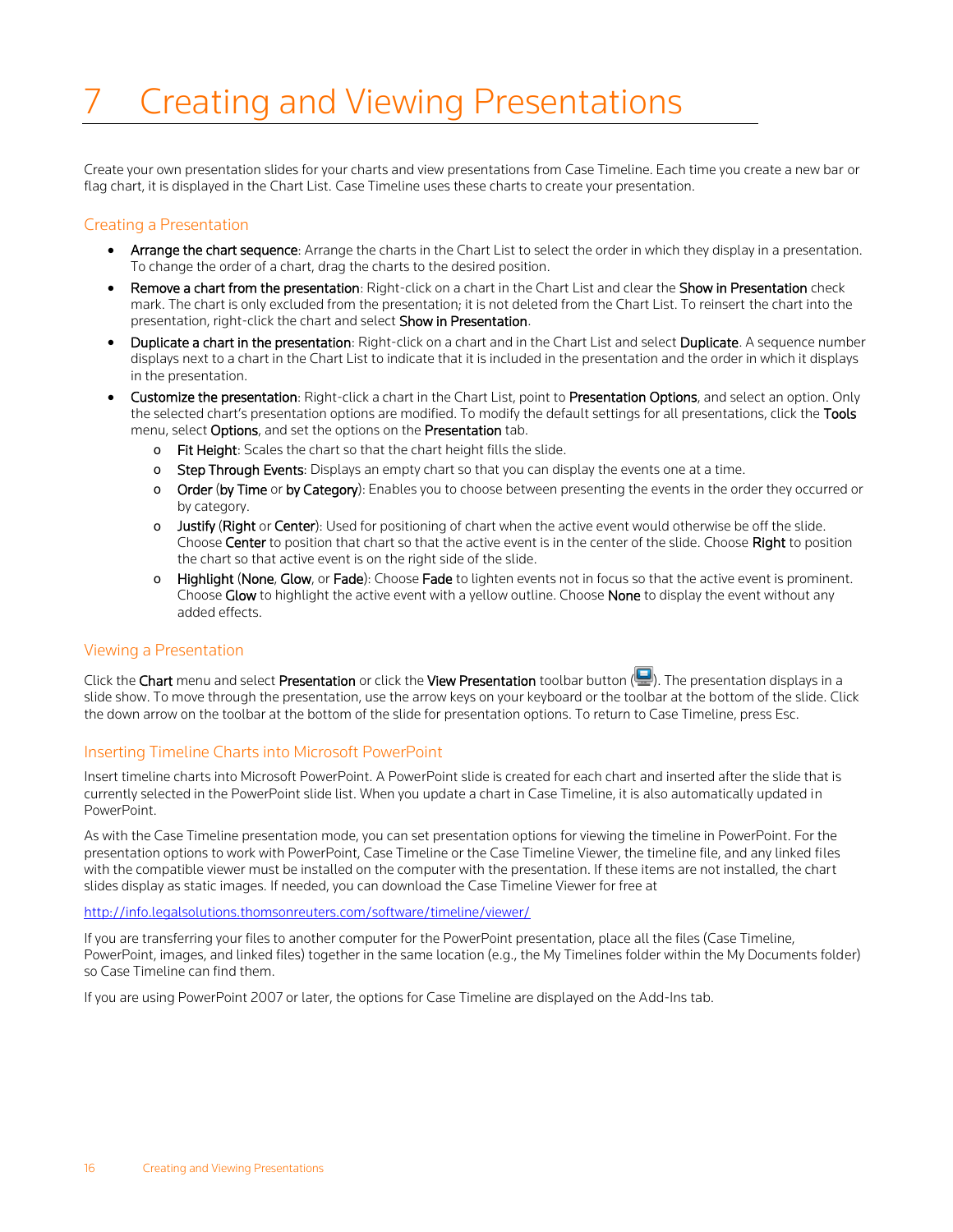# <span id="page-21-0"></span>8 Printing Timelines

Print timelines or use the Print Preview feature to customize your charts before printing.

### <span id="page-21-1"></span>Working with Print Preview

Use Print Preview to fit the timeline on one page, center the timeline on the page, switch from portrait to landscape orientation, select a new page size, and scale your chart up or down to print on as many pages as you like (up to 20-by-20 feet). Multipage charts include crop and alignment marks for easy assembly.

Note: Print Preview is not available for the chronology.

- 1. Click the Chart tab and then click the chart you want to print in the Chart List.
- 2. Click the **Print Preview** toolbar button  $(\Box)$ .
- 3. Set your printing options and click Print. You can expand or reduce the chart size by dragging the sizing handle in the lower right corner of your chart until the chart is the size you want. Note that although the timeline may seem distorted in Print Preview, it prints correctly.

#### <span id="page-21-2"></span>Printing a Timeline

Select a chart from the Chart List that you want to print, click the Chart or Chronology tab to print the information on that tab, and click the Print toolbar button  $(\Box).$ 

Note: To print an enlarged timeline on an off-site large format printer, it is recommended that you use the Send To PDF Viewer feature, then increase the size of the timeline in the PDF viewer before you print.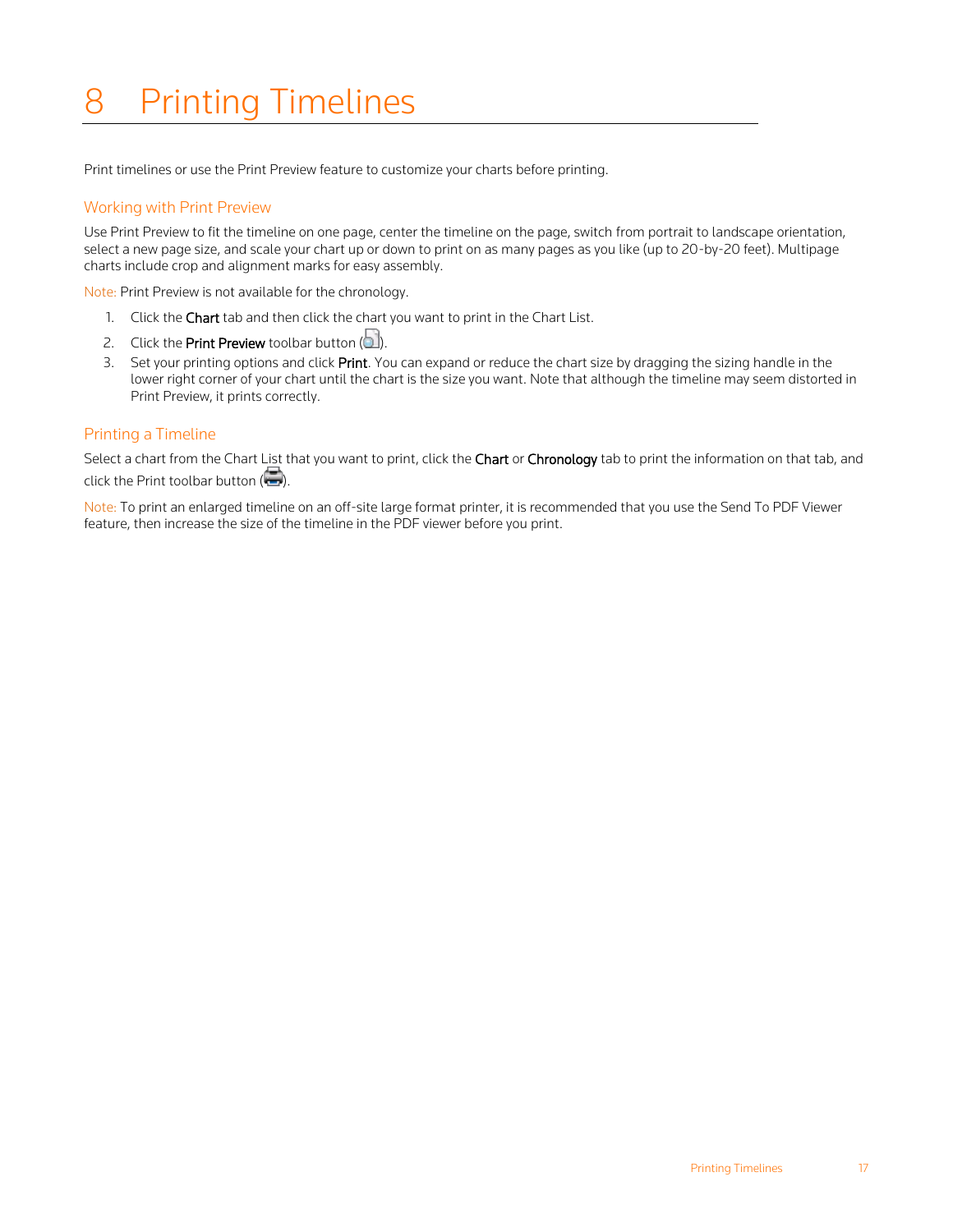# <span id="page-22-0"></span>**Sharing Timelines**

In addition to printing timelines (see "Printing Timelines" on pag[e 17](#page-21-0) for more information) and creating timeline presentations (see "Creating and Viewing Presentations" on pag[e 16](#page-20-0) for more information), Case Timeline provides a number of options to share your timelines with other users. You can:

- Publish your timelines to PDF, HTML, or graphic (JPG, GIF, TIF, BMP, PNG) format for sharing.
- Copy an entire chart or part of a chart and paste it into other applications using Copy Chart to Clipboard.
- Share your timeline files with another computer or person using Package for Sharing which packages the timeline file with all its attachments, such as images and linked documents, and places them in a compressed, or zipped (.tlmz), file.
- Email your charts or view them in PDF using Send To.

#### <span id="page-22-1"></span>Saving and Publishing Timelines

Publish your timelines to PDF, HTML, or graphic (JPG, GIF, TIF, BMP, PNG) format for sharing. Note, the chronology can only be published as an HTML Document (see "Customizing the Chronology Report" on pag[e 15](#page-19-0) for more information).

- 1. Select a chart from the Chart List that you want to publish, click the Chart or Chronology tab to publish the information on that tab.
- 2. Click the Publish Chart toolbar button  $\Box$ ).
- 3. Select a file format from the Save as type list. Publishing files to HTML creates two files HTML and JPG. These files must remain in a common directory in order to view the timeline.
- 4. Type a name for the timeline and click Save.

# <span id="page-22-2"></span>Copying and Pasting Charts

Copy an entire chart or part of a chart and paste it into other applications.

- 1. Select a chart from the Chart List that you want to copy, click the Chart tab to copy information on that tab.
- 2. Click the Edit menu, point to Copy Chart to Clipboard, then select Entire Chart to copy the entire chart or select Chart Shown to copy only the section of the chart that is displayed in the Chart tab.
- 3. Open another application (e.g., Microsoft PowerPoint) and paste the chart you have copied.

#### <span id="page-22-3"></span>Working with Package Files

Share your timeline files with another computer or person using Package for Sharing which packages the timeline file with all its attachments, such as images and linked documents, and places them in a compressed, or zipped (.tlmz), file.

- 1. Click the File menu and select Package for Sharing.
- 2. Type a name for the .tlmz file and click Save.

#### <span id="page-22-4"></span>OPENING A PACKAGED FILE

- 1. Click the File menu and select Open.
- 2. Browse for and select the .tlmz file and click Open.

#### <span id="page-22-5"></span>Using Send To to Email or View Charts in PDF

Email your charts or view them in PDF using Send To.

- 1. Select a chart from the Chart List that you want to email or send to PDF, click the Chart tab to send the information on that tab.
- 2. Click the File menu, point to Send To, and select an option.
	- Selecting Mail Recipient will open your default email program with a JPEG image of your chart attached to a new blank message.
	- Selecting PDF Viewer will open a temporary PDF file in your PDF viewer. To save the PDF, click Save in your viewer.